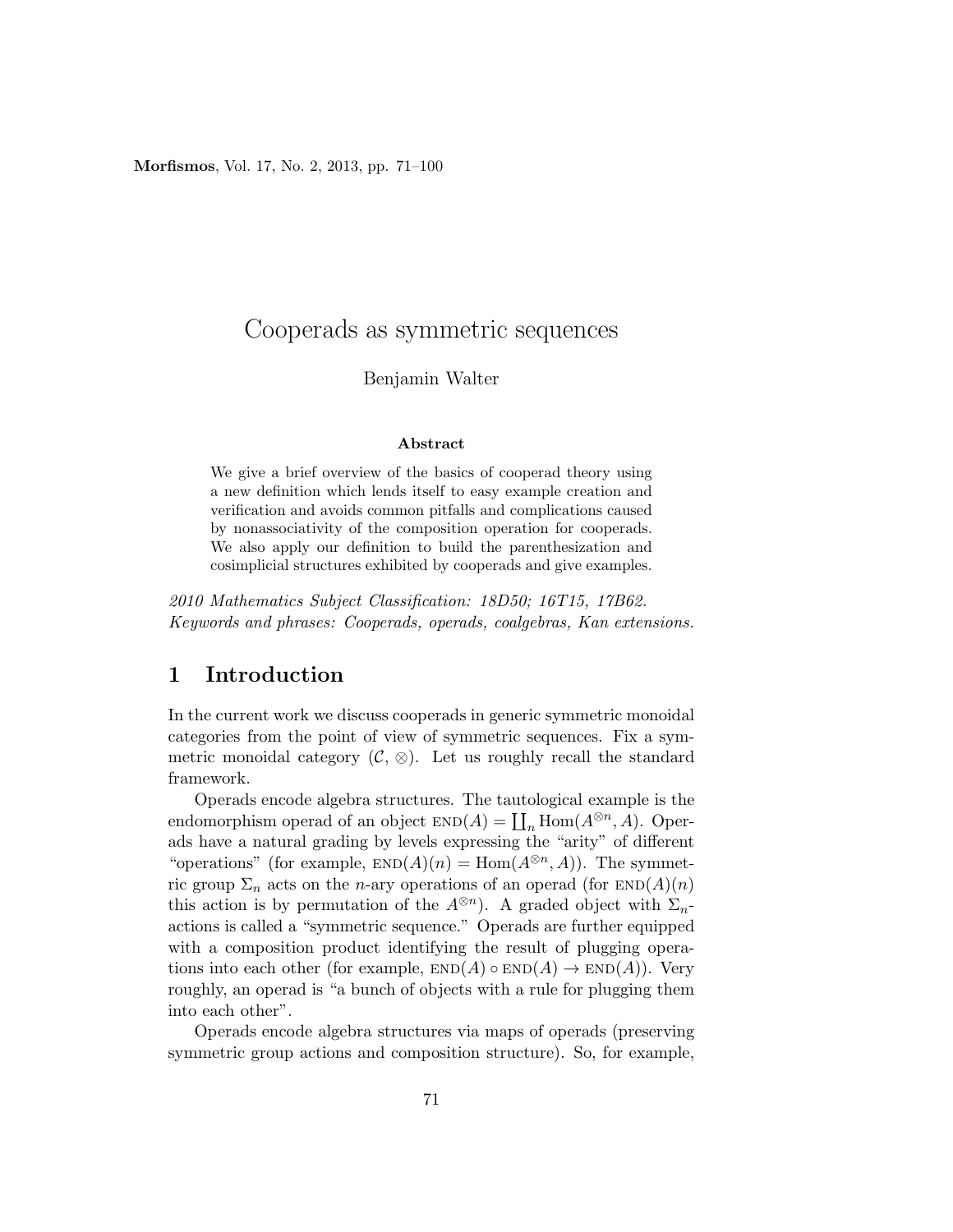there is an operad LIE of formal Lie bracket expressions modulo Lie relations, along with a composition rule identifying the result of plugging bracket expressions into each other. A map of operads  $LIE \to END(A)$ identifies a specific endomorphism of A for each formal Lie bracket expression, in such a way that composition of Lie bracket expressions is compatible with the composition of corresponding endomorphisms. This gives A the structure of a Lie algebra.

Coalgebra structures can also be defined via operads. The coendomorphisms of an object  $\text{coEND}(A) = \coprod_n \text{Hom}(A, A^{\otimes n})$  also form an operad: It is graded, with symmetric group action, and has a natural map  $\text{coEND}(A) \circ \text{coEND}(A) \rightarrow \text{coEND}(A)$  also given by plugging things into each other. Replacing END by COEND changes algebra structures to coalgebra structures. For example a map of operads LIE  $\rightarrow$  COEND(A) identifies a coendomorphism of A for each Lie bracket expression, thus giving A a Lie coalgebra structure.

This is a common point of view (see e.g. [11]), but there is an alternative. For clarity, we will continue with the example of Lie algebras. A Lie algebra structure is maps  $LE(n) \to Hom(A^{\otimes n}, A)$  which is equivalent to maps LIE(n)  $\otimes A^{\otimes n} \to A$  (ignore  $\Sigma_n$ -actions for the moment). Dually, a Lie coalgebra structure is maps  $LE(n) \to Hom(A, A^{\otimes n})$  which is equivalent to maps LIE $(n) \otimes A \to A^{\otimes n}$  which is equivalent to  $A \to (\text{LIE}(n))^* \otimes$  $A^{\otimes n}$ . (Dualizing LIE(n) should not introduce trouble, because it is finite dimensional.) The level-wise dual object  $LIE \equiv \coprod_n (LE(n))^*$  has structure dual to that of lie. This is a cooperad. (The precise definition is the subject of the current paper.)

Experience [9] [10] has shown that it is sometimes more useful to directly work with cooperads and cooperad structures when describing coalgebras rather than continually referring all the way back to operads and operad structures. Also sometimes coalgebras can have a more natural expression as coalgebras over cooperads, rather than coalgebras over operads. Just as operads can be thought of as "a bunch of objects which are plugged into each other", cooperads can be thought of as "a bunch of objects where subobjects are removed or quotiented".

Unfortunately category theory causes a slight hitch when attempting to blindly dualize operad structure to define cooperads. The dual of operad composition is cooperad composition, which is similar except for some colimits being replaced by limits. The problem comes when looking at associativity. In a symmetric monoidal category  $\otimes$  is left adjoint (to Hom) so it will commute with colimits. This allows operad composition products to be associative (e.g.  $(LIE \circ LIE) \circ LIE = LIE \circ (LIE \circ$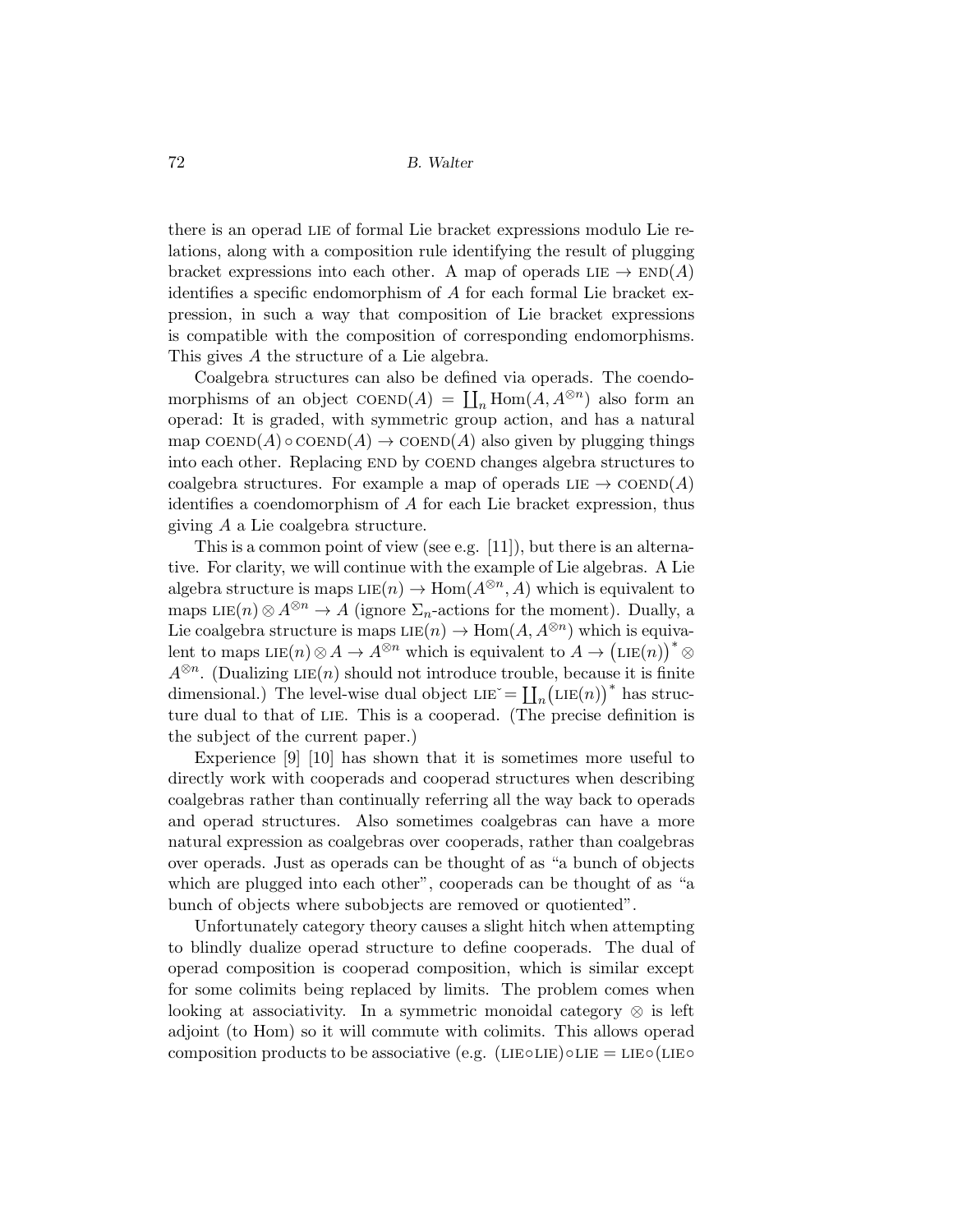LIE)). However, this will generally not happen for cooperad composition (e.g.  $(LIE^{\sim} \bullet LIE^{\sim}) \bullet LIE^{\sim} \neq LIE^{\sim} \bullet (LIE^{\sim} \bullet LIE^{\sim})$ ). This issue crops up for example, in the cooperadic cobar constructions of Ching in his thesis [4] and arXiv note [5].

We work by defining a new composition product  $-$  a composition product of tree-functors. The motivating intuition is that *the composition product of two symmetric sequences should not itself be a symmetric sequence* – in particular its group of symmetries is much too large. Maps to and from the tree-functor composition product can be expressed as maps to and from universal extensions, which yields the classical operad and cooperad composition products. Using the tree-functor composition product (rather than its Kan extension) when describing or defining cooperads greatly simplifies bookkeeping; though it turns out that, for operads, it doesn't really make a difference.

We begin by introducing the notation of wreath product categories. These are inspired by the wreath product categories of Berger [2], and at the most basic level are merely Groethendieck constructions. Wreath product categories are defined so that they will be the natural source category for iterated composition products of symmetric sequences. We use this to give a simple definition of cooperads and prove all of the standard structure holds. Then we describe comodules and coalgebras. We finish with simple examples related to work in [9], [10], and [13].

In the sequel [12] we use the structure presented here to build cofree coalgebras, connecting to the constructions of Fox [6] and Smith [11].

We assume that the reader is comfortable with the category theory notions of adjoint functors and Kan extensions, as well as basic simplicial and cosimplicial structures. A familiarity with the classical definitions of operads and their modules/algebras is not required, but would be helpful.

## 2 Wreath product categories

This section is divided into two parts. In the first subsection, we define wreath product categories using functors to the category of finite sets. Our definition is related to, but more general than, the dual of refined partitions of sets as used in literature by e.g. Arone-Mahowald [1]. The salient difference between wreath categories and refined partitions is that wreath categories incorporate the empty-set (see Remark 2.8). In the second subsection, an equivalent definition is given in terms of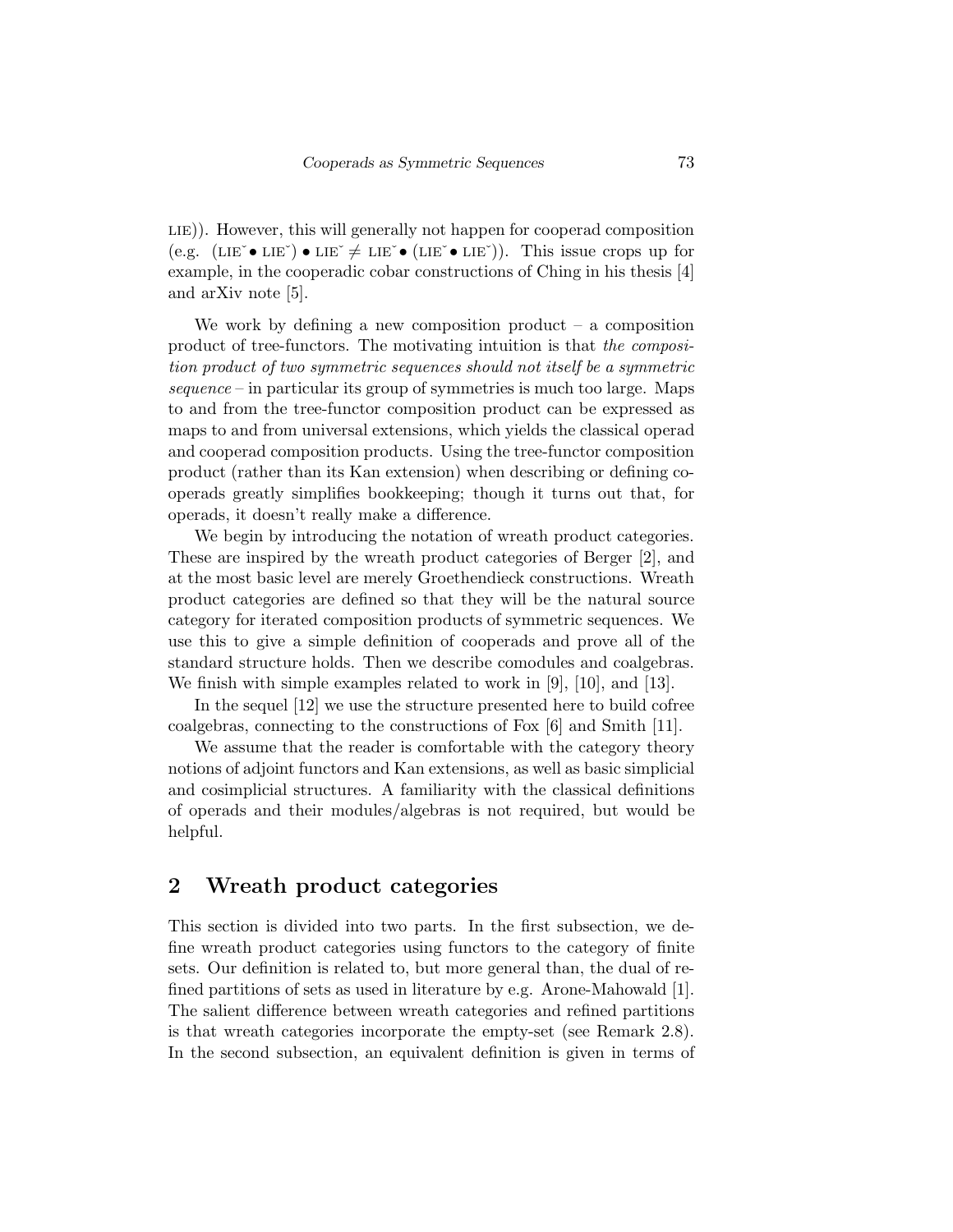labeled level trees – a more familiar category for the discussion of operads.

The neophyte reader (or the reader looking for an immediate connection to classical constructions) may find it useful to read §2.2 before §2.1.

### 2.1 Wreath Products

Write  $\Sigma_n$  for the category of *n*-element sets and set isomorphisms and  $\Sigma_* = \coprod_{n\geq 0} \Sigma_n$  for the category of all finite sets and set isomorphisms  $(\Sigma_0 = \emptyset)$ . Our notation reflects the fact that a functor  $\Sigma_n \to \mathcal{C}$  is merely an object of  $\mathcal C$  with a  $\Sigma_n$ -action.

There is an alternative way to express  $\Sigma_n$ . Write FinSet for the category of finite sets and all set maps, and write [n] for the category  $1 \stackrel{f_1}{\longrightarrow} 2 \stackrel{f_2}{\longrightarrow} \cdots \stackrel{f_{n-1}}{\longrightarrow} n$ . Then  $\Sigma_*$  is equivalent to the category of functors  $[1] \rightarrow$  FinSet and natural isomorphisms. We generalize this to define wreath product categories.

**Definition 2.1.** The wreath product category  $\Sigma_*^{n}$  is the category of contravariant functors  $[n] \rightarrow \text{FinSet}$  and natural isomorphisms.

**Remark 2.2.** We will write objects of  $\Sigma^{in}_*$  as sequences of maps of finite sets, indexed in the following manner.

$$
S_1 \xleftarrow{f_1} S_2 \xleftarrow{f_2} \cdots \xleftarrow{f_{n-1}} S_n
$$

Since  $[n] \cong [n]^{op}$ , the use of contravariant functors in Definition 2.1 is purely cosmetic. Using covariant functors would change nothing, except that indices would not line up as perfectly later on.

Note that we are clearly defining the levels of a simplicial category. Before continuing in that direction, however, we will explain our choice of notation via an equivalent, hands-on definition of wreath products with a generic category A.

**Definition 2.3.** The wreath product category  $\Sigma_n \wr A$  is the category with

- objects  $Obj(\Sigma_n \wr \mathcal{A}) = \{ \{A_s\}_{s \in S} | S \in Obj(\Sigma_n), A_s \in Obj(\mathcal{A}) \}$ given by *n*-element sets of decorated objects of  $A$ ;
- and morphisms  $(\sigma; \{\phi_t\}_{t\in T}) : \{A_t\}_{t\in T} \longrightarrow \{B_s\}_{s\in S}$  given by a set isomorphism  $\sigma: T \to S$  and a set of A-morphisms  $\phi_t: A_t \to B_{\sigma(t)}$ .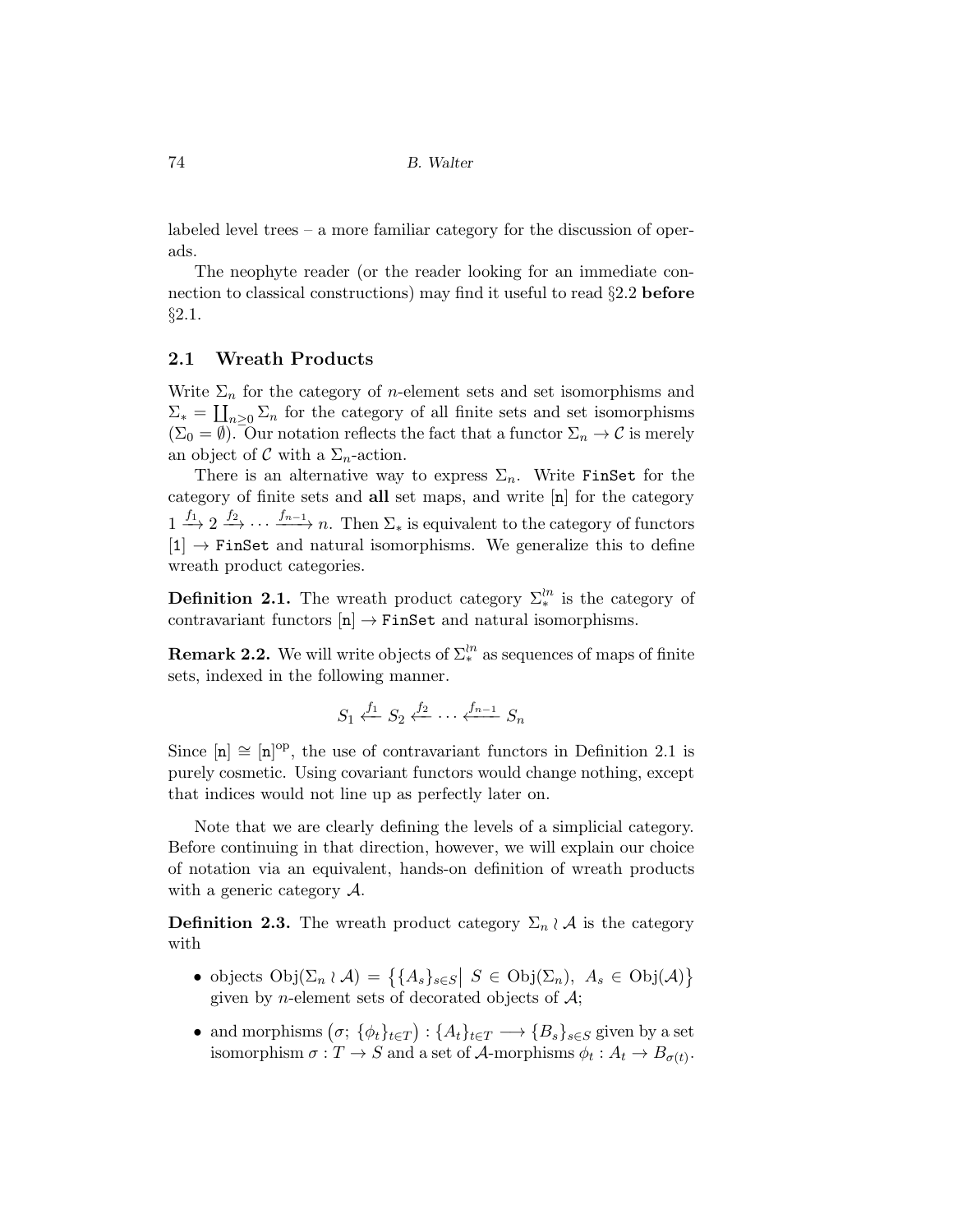The wreath product category  $\Sigma_* \wr \mathcal{A}$  is given by  $\Sigma_* \wr \mathcal{A} := \coprod_{n \geq 0} \Sigma_n \wr \mathcal{A}$ .

**Remark 2.4.**  $\Sigma_0 \wr A$  is the empty category, since  $\{A_s\}_{s\in\emptyset} = \emptyset$ . Furthermore  $\Sigma_* \wr \Sigma_0 \cong \Sigma_* \cong \Sigma_1 \wr \Sigma_*$ . These equivalences are given by writing objects of  $\Sigma_* \wr \Sigma_0$  as  $\{\emptyset_s\}_{s \in S}$  and objects of  $\Sigma_1 \wr \Sigma_*$  as  $\{S_*\}$  and using the facts that  $\emptyset$  is initial and a one point set  $\star$  is final in FinSet. We make further use of these equivalences later. Note that  $\Sigma_* \wr \Sigma_1 \ncong \Sigma_*$ because one point sets are not initial in FinSet.

The following proposition is easy to check.

Proposition 2.5. *Definitions 2.1 and 2.3 agree:*

- $\Sigma_*^{22} \cong \Sigma_* \wr \Sigma_*$ , and more generally
- $\Sigma^{n}_{*} \cong \Sigma_{*} \wr (\Sigma^{n-1}_{*}) \cong$ n  $\overline{\Sigma_{*} \wr (\cdots \wr (\Sigma_{*} \wr \Sigma_{*}))}.$

*Proof Sketch:* The object  $(S \stackrel{f}{\leftarrow} T)$  of  $\Sigma_*^{22}$  corresponds to the object  $\left\{f^{-1}(s)_{s}\right\}_{s\in S}$  of  $\Sigma_{*} \wr \Sigma_{*}$ .

The object  $\{A_s\}_{s\in S}$  corresponds to  $(S \stackrel{\pi}{\leftarrow} \coprod A_s)$  where  $\pi$  is the s∈S  $\Box$ map on the coproduct induced by  $\pi_s : A_s \to \{s\} \subset S$ .

Using notation from Definition 2.3, the endomorphisms of the wreath product category  $\Sigma_n \wr \Sigma_m$  correspond to the automorphisms of an *n*element set of m-element sets  $S = \{A_1, \ldots, A_n\}$  with  $|A_i| = m$ . Elements within each  $A_i$  can be permuted by  $\Sigma_m$  and the  $A_i$  "blocks" are permuted by  $\Sigma_n$  – this is the wreath product group  $\Sigma_n \wr \Sigma_m$ . Thus, a functor  $\Sigma_n \wr \Sigma_m \to \mathcal{C}$  is an object of  $\mathcal C$  equipped with an action of the wreath product group  $\Sigma_n \wr \Sigma_m$ . We view  $\Sigma_* \wr \Sigma_*$  as a generalization of this basic example – the "blocks"  $A_i$  no longer need to be same size, and there can be an arbitrary number of them.

We return to the simplicial structure of the collection of wreath products  $\prod_n \sum_{\ast}^{\infty}$ . Recall that there are standard "face" functors

$$
\partial^n_i:[\mathbf{n}]\to[\mathbf{n-1}]
$$

for  $1 \leq i \leq (n-1)$ , given by composing morphisms or forgetting 1 (for reasons to be explained shortly, we do not use the "forget  $n$ " face map,  $\partial_n^n$ ).

$$
\partial_1^n \left(1 \xrightarrow{f_1} \cdots \xrightarrow{f_{n-1}} n\right) = \left(2 \to \cdots \to n\right)
$$
  

$$
\partial_i^n \left(1 \xrightarrow{f_1} \cdots \xrightarrow{f_{n-1}} n\right) = \left(1 \to \cdots \to (i-1) \xrightarrow{f_i \circ f_{i-1}} (i+1) \to \cdots \to n\right)
$$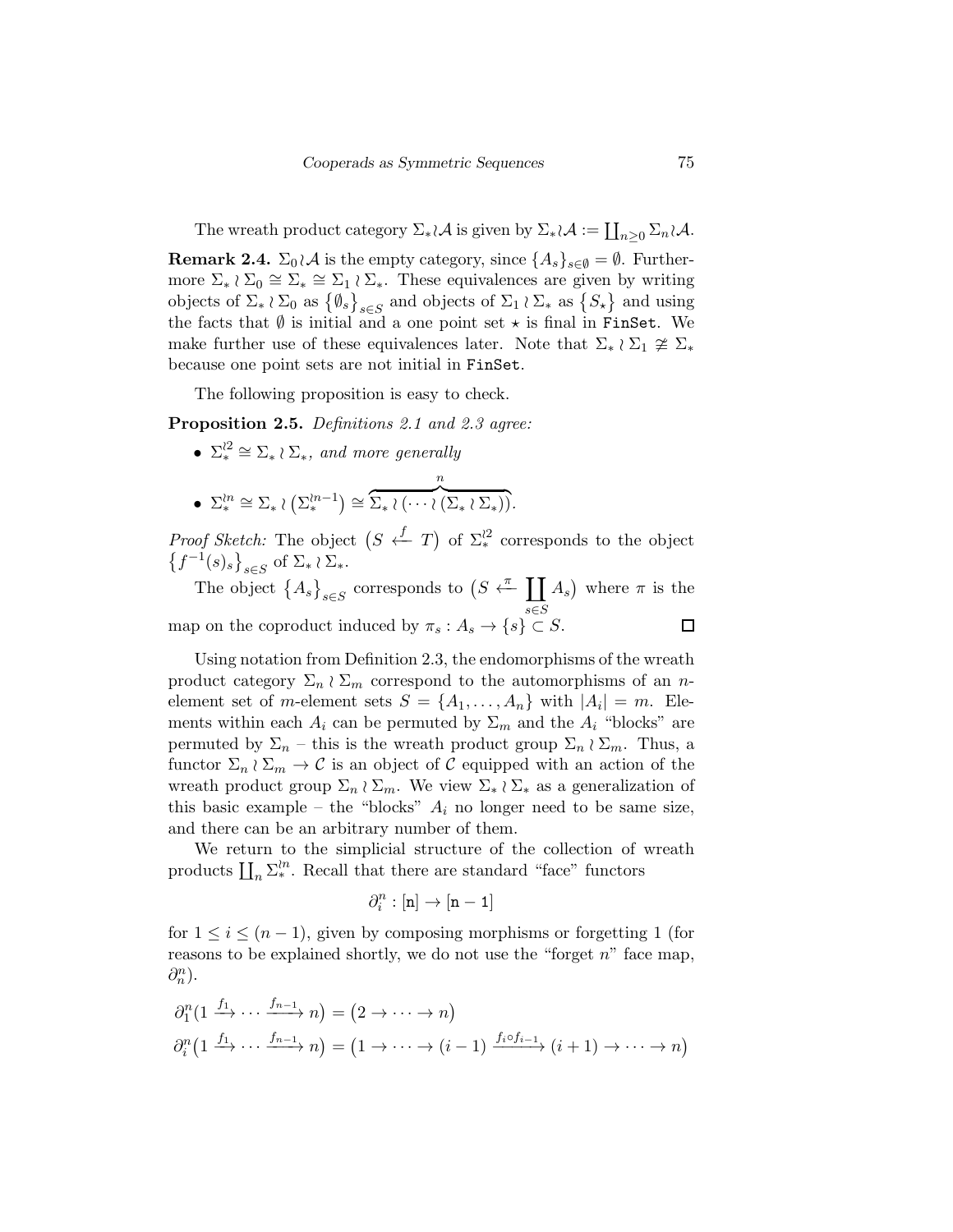Furthermore, (because we do not allow the use of  $\partial_n^n$  functors) any chain of  $(n-1)$  compositions  $\partial_{i_2}^2 \circ \cdots \circ \partial_{i_n}^n : [n] \to [1]$  equals the functor  $\gamma^n : [n] \to [1]$  which forgets all but the top object.

$$
\gamma^{n} \left(1 \xrightarrow{f_1} \cdots \xrightarrow{f_{n-1}} n \right) = (n)
$$

We will write  $\partial_i^n$  and  $\gamma^n$  also for the induced functors  $\partial_i^n : \Sigma_{\ast}^{\wr n} \to \Sigma_{\ast}^{\wr (n-1)}$ , for  $1 \leq i \leq (n-1)$ , and  $\gamma^n : \Sigma_*^{n} \to \Sigma_*$ . When n is clear from context we may write merely  $\partial_i$  and  $\gamma$ .

**Remark 2.6.** In the notation of Definition 2.3, the map  $\gamma^2 = \partial_1^2$ :  $\Sigma_* \wr \Sigma_* \to \Sigma_*$  is given by  $\{S_t\}_{t \in T} \mapsto \coprod_T S_t$ . All other  $\partial_i^n$  and  $\gamma^n$  are induced by this (see Proposition 2.10).

Before describing the degeneracy maps, we explain the missing  $\partial_n^n$ . Recall that  $\Sigma_*$  is equivalent to the full subcategory  $\Sigma_* = \Sigma_1 \wr \Sigma_* \subset$  $\Sigma_* \wr \Sigma_*$  of functors sending 1 to a one-element set. More generally,  $\Sigma_*^{\wr n}$ is equivalent to the full subcategory  $\tilde{\Sigma}_{*}^{in} = \sum_{n=1}^{\infty} \sum_{k=1}^{\infty} \Sigma_{*}^{in} \subset \Sigma_{*}^{in+1}$  of functors sending 1 to a one-element set. Objects of  $\tilde{\Sigma}_{*}^{n}$  are sequences of set maps

$$
\star \stackrel{f_0}{\longleftarrow} S_1 \stackrel{f_1}{\longleftarrow} \cdots \stackrel{f_{n-1}}{\longleftarrow} S_n
$$

Under this correspondence the face functors  $\tilde{\partial}_i^n : \tilde{\Sigma}_*^{\wr n} \to \tilde{\Sigma}_*^{\wr n-1}$ , for  $1 \leq i \leq (n-1)$ , are all given by composition; however the functor  $\tilde{\partial}_n^n$  is not.

$$
\tilde{\partial}_i^n \left( \star \xleftarrow{f_0} S_1 \xleftarrow{f_1} \cdots \xleftarrow{f_{n-1}} S_n \right) =
$$
\n
$$
\left( \star \leftarrow \cdots \leftarrow S_{i-1} \xleftarrow{f_{i-1} \circ f_i} S_{i+1} \leftarrow \cdots \leftarrow S_n \right)
$$

(Our indexing convention is for the one point set to be  $\star = S_0$  in  $\tilde{\Sigma}_{*}^{n}$ ).

Operad and cooperad structure is induced by structure of  $\tilde{\Sigma}_{*}^{\iota n}$  and  $\tilde{\partial}_i^n$ . Instead of working with this directly, we use the equivalent categories and functors  $\Sigma_*^{in}$  and  $\partial_i^n$ ; because in practice keeping track of the final, one point set at the bottom of each sequence is unnecessarily tedious.

We continue with the degeneracies of the simplicial structure, which are most conveniently written via the equivalent categories  $\widetilde{\Sigma}_{*}^{n}$ . In this notation, the degeneracy functors  $\tilde{s}_i^n : \tilde{\Sigma}_*^{n} \to \tilde{\Sigma}_*^{n+1}$  for  $0 \le i \le n$  are the doubling maps.

$$
\tilde{s}_i^n \left( \star \stackrel{f_0}{\leftarrow} S_1 \stackrel{f_1}{\leftarrow} \cdots \stackrel{f_{n-1}}{\leftarrow} S_n \right) = \left( \star \leftarrow \cdots \leftarrow S_i \stackrel{\text{Id}}{\leftarrow} S_i \leftarrow \cdots \leftarrow S_n \right)
$$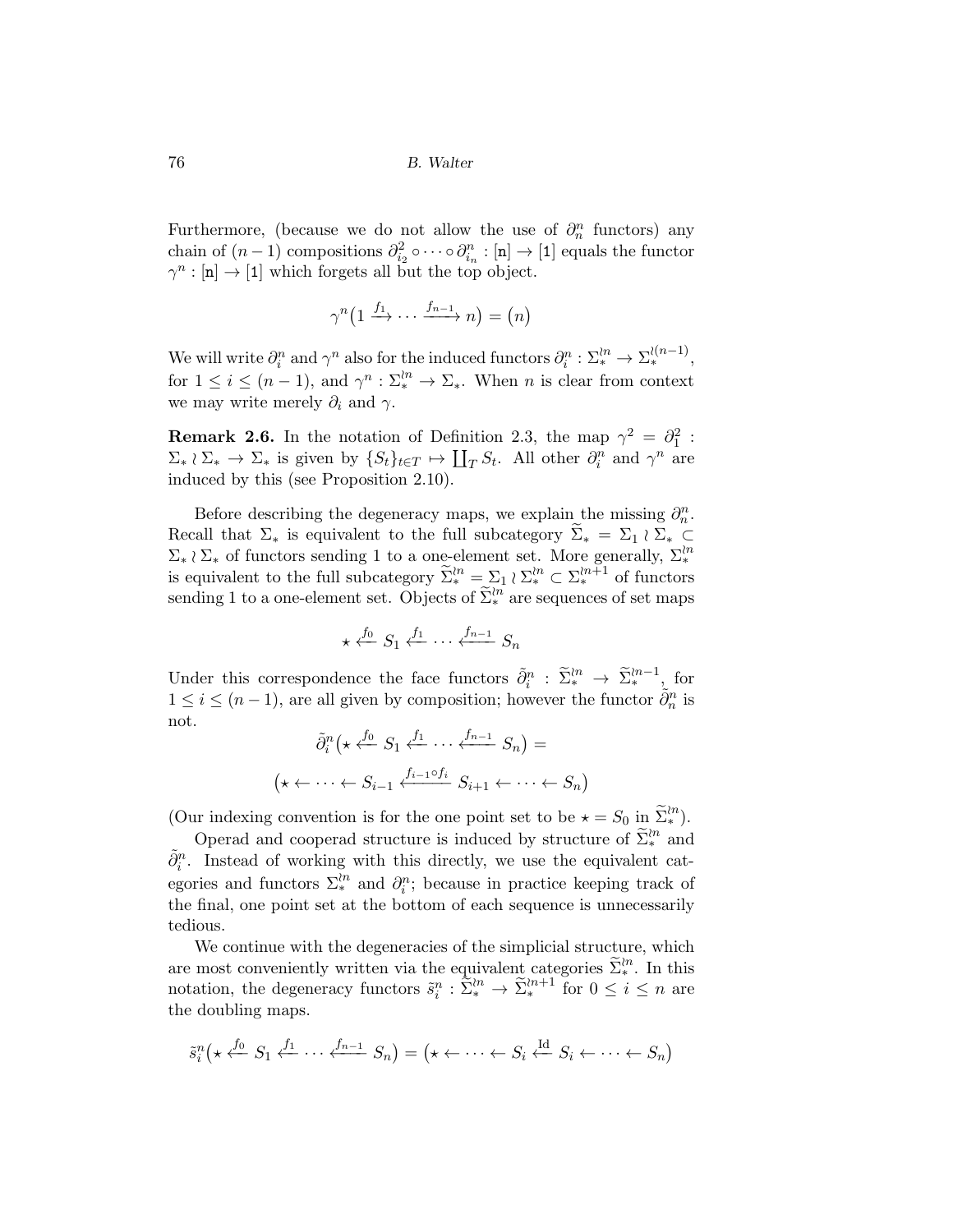Note that defining the degeneracy  $s_0^n$  on the level of  $\Sigma^{l n}_*$  requires picking a distinguished one point set. A reader averse to making choices should replace all  $\Sigma_*, \partial_i$ , etc. by  $\widetilde{\Sigma}_*, \widetilde{\partial}_i$ , etc. from now on.

It is classical that the degeneracies  $s_{i-1}^n$  and  $s_i^n$  are each sections of the face map  $\partial_i^{n+1}$  on the level of [n]. Thus face and degeneracy maps combine to give a collection of categories and functors:

$$
\cdots \xrightarrow[\frac{\leq - - - \geq}_{\leq - - - \geq}_{\leq - - \geq}_{\leq - - \geq}_{\leq - - \geq}_{\leq - - \geq}_{\leq - - \geq}_{\leq - - \geq}_{\leq - - \geq} \Sigma_* \wr \Sigma_* \xleftarrow[\frac{\leq - - \geq}_{\leq - - \geq}_{\leq - - \geq}_{\leq - - \geq}_{\leq - - \geq}_{\leq - - \geq}_{\leq - - \geq} \Sigma_* \wr \Sigma_* \xleftarrow[\frac{\leq - - \geq}_{\leq - - \geq}_{\leq - - \geq}_{\leq - - \geq}_{\leq - - \geq} \Sigma_* \right]
$$

where the dashed, left-pointing arrows are sections of their neighboring right-pointing arrows and all pairs of neighboring right-pointing arrows are coequalized by an arrow out of their target. Under the correspondence  $\sum_{k=1}^{\infty} \hat{\Sigma}_{k}^{(n)} \subset \sum_{k=1}^{\infty}$ , this is very explicitly a simplicial category with the bottom level as well as the first and last face maps removed; equivalently, an augmented simplicial category with two extra degeneracies.

**Remark 2.7.** We could express all of the standard face maps  $\partial_i^n$ ,  $1 \leq$  $i \leq n$ , as compositions by writing  $\Sigma_*^{n} \cong \overline{\Sigma}_*^{n} = \Sigma_1 \wr \Sigma_*^{n} \wr \Sigma_0 \subset \Sigma_*^{n+2}$ , the full subcategory of functors sending  $(n+2)$  to the empty-set and 1 to a one-element set. Then  $\partial_n^n$  becomes:

$$
\overline{\partial}_n^n \left( \star \xleftarrow{f_0} S_1 \xleftarrow{f_1} \cdots \xleftarrow{f_{n-1}} S_n \xleftarrow{f_n} \emptyset \right) =
$$

$$
\left( \star \xleftarrow{S_1} \xleftarrow{f_1} \cdots \xleftarrow{S_{n-1}} \xleftarrow{f_{n-1} \circ f_n} \emptyset \right)
$$

The  $\overline{\Sigma}^{in}_*$  fit together to make an (unaugmented) simplicial category with two extra degeneracies. In the next section, the levels of this will be given an alternate definition and called  $\hat{\varnothing}_n$ . This structure is useful for constructing algebras and coalgebras instead of operads and cooperads.

Remark 2.8. Another construction which has been useful in the past for describing and working with operads uses the category of sets equipped with iterated refinements of partitions where morphisms are given by set isomorphisms respecting all partition equivalences (see Arone-Mahowald [1] and Ching  $[4]$ . A partition of a set S is equivalent to a surjective set map  $S \to T$  where T is the partition set. An iterated partition of a set S is equivalent to a functor from  $[n]$  to the category of finite sets and surjections (instead of the category of finite sets and all set maps). This is sufficient for describing operads and cooperads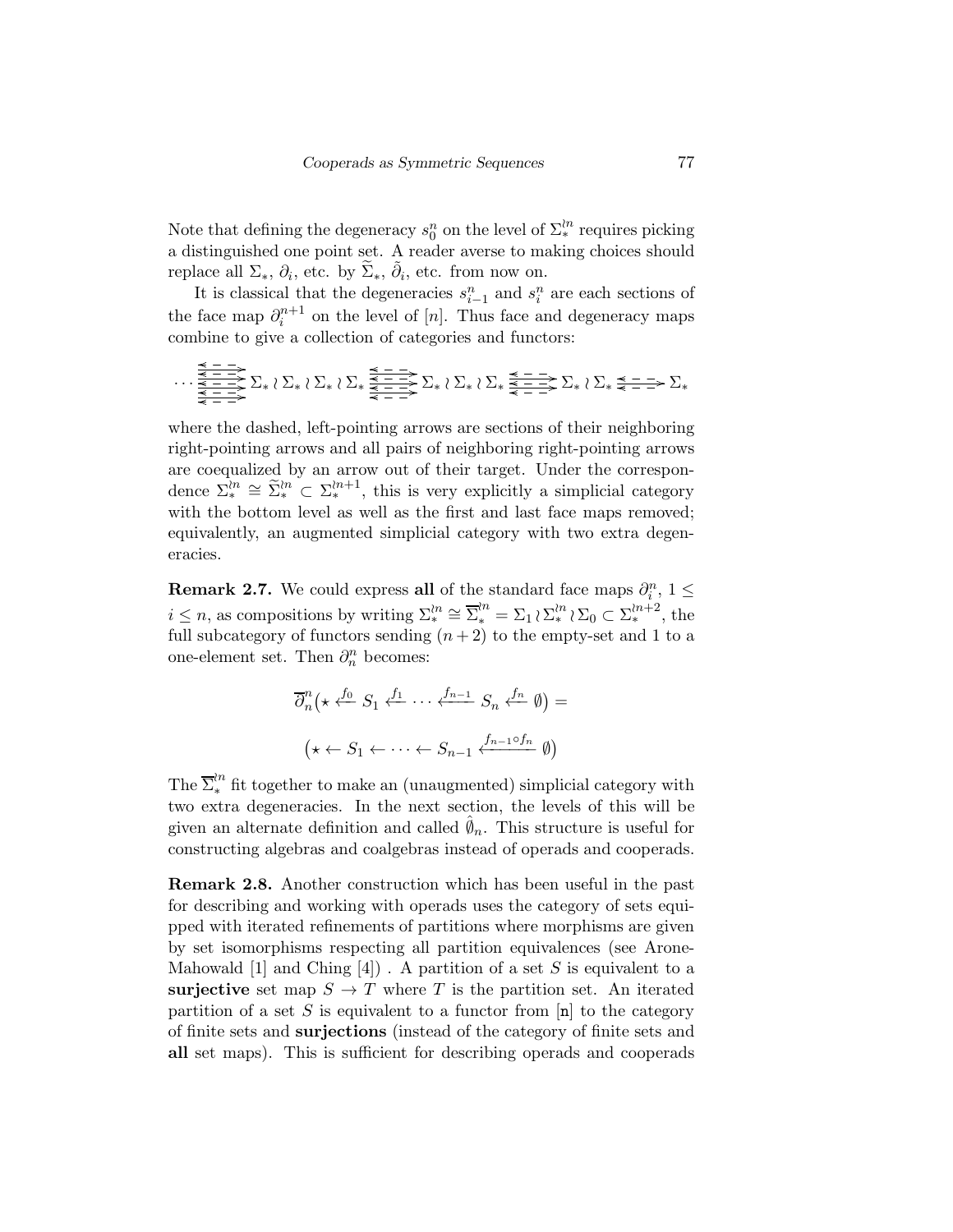which are trivial in "0-arity". So partitions cannot be used to describe, for example, an operad of algebras over an algebra. Also missing 0-arity means that partitions cannot work with algebras (or coalgebras) as just a special case of modules (or comodules).

Before continuing with the next subsection, we will combine Definitions 2.1 and 2.3 to get a more general definition of wreath products with generic categories, necessary to discuss associativity.

**Definition 2.9.** The wreath product category  $\Sigma_*^{n} \wr A$  is the category with

• 
$$
\text{Obj}(\Sigma^{\wr n}_* \wr \mathcal{A}) = \left\{ (F, \{A_s\}_{s \in F(n)}) \mid F \in \text{Obj}(\Sigma^{\wr n}_*), A_s \in \text{Obj}(\mathcal{A}) \right\}
$$

• morphisms  $(\Phi; {\phi_s}_{s\in F(n)}) : (F, {\{A_s\}}) \to (G, {\{B_t\}})$  given by a natural isomorphism  $\Phi : F \to G$  and a set of A-morphisms  $\phi_s: A_s \to B_{(\Phi n)(s)}$ 

Objects of  $\Sigma_*^{n} \wr A$  can be written as sequences of set maps

$$
S_1 \xleftarrow{f_1} S_2 \xleftarrow{f_2} \cdots \xleftarrow{f_{n-1}} S_{n-1} \xleftarrow{f_n} \{A_s\}_{s \in S_n}.
$$

Morphisms are level-wise set isomorphisms accompanied by (at the top level) A-maps  $A_s \to B_t$  (where  $\phi : S_n \stackrel{\cong}{\longrightarrow} T_n$  with  $\phi(s) = t$ ). In the following subsection we will give an alternate way to describe these objects via labeled trees.

Proposition 2.10. *Wreath product is associative:*

$$
(\Sigma_* \wr \Sigma_*) \wr \Sigma_* \cong \Sigma_* \wr (\Sigma_* \wr \Sigma_*) \cong \Sigma_*^{l3}.
$$

*More generally,*  $\Sigma^{\{n\}}_* \geq \Sigma^{m+m}_*$ . *Furthermore, the face maps*  $\partial_i^n$  are *all induced by*  $\gamma^2 = \partial_1^2$  *as* 

$$
\partial_i^n = \mathrm{Id} \wr \gamma^2 \wr \mathrm{Id} \; : \; \Sigma^{i-1}_* \wr (\Sigma_* \wr \Sigma_*) \wr \Sigma^{i-1}_* \longrightarrow \Sigma^{i-1}_* \wr (\Sigma_*) \wr \Sigma^{i-1}_*.
$$

For example  $\partial_1^3 = \gamma^2 \wr \text{Id}$  and  $\partial_2^3 = \text{Id} \wr \gamma^2$ .

### 2.2 Level trees

In this subsection we connect the wreath product constructions of the previous subsection with the classical, visual, method of describing operads via trees.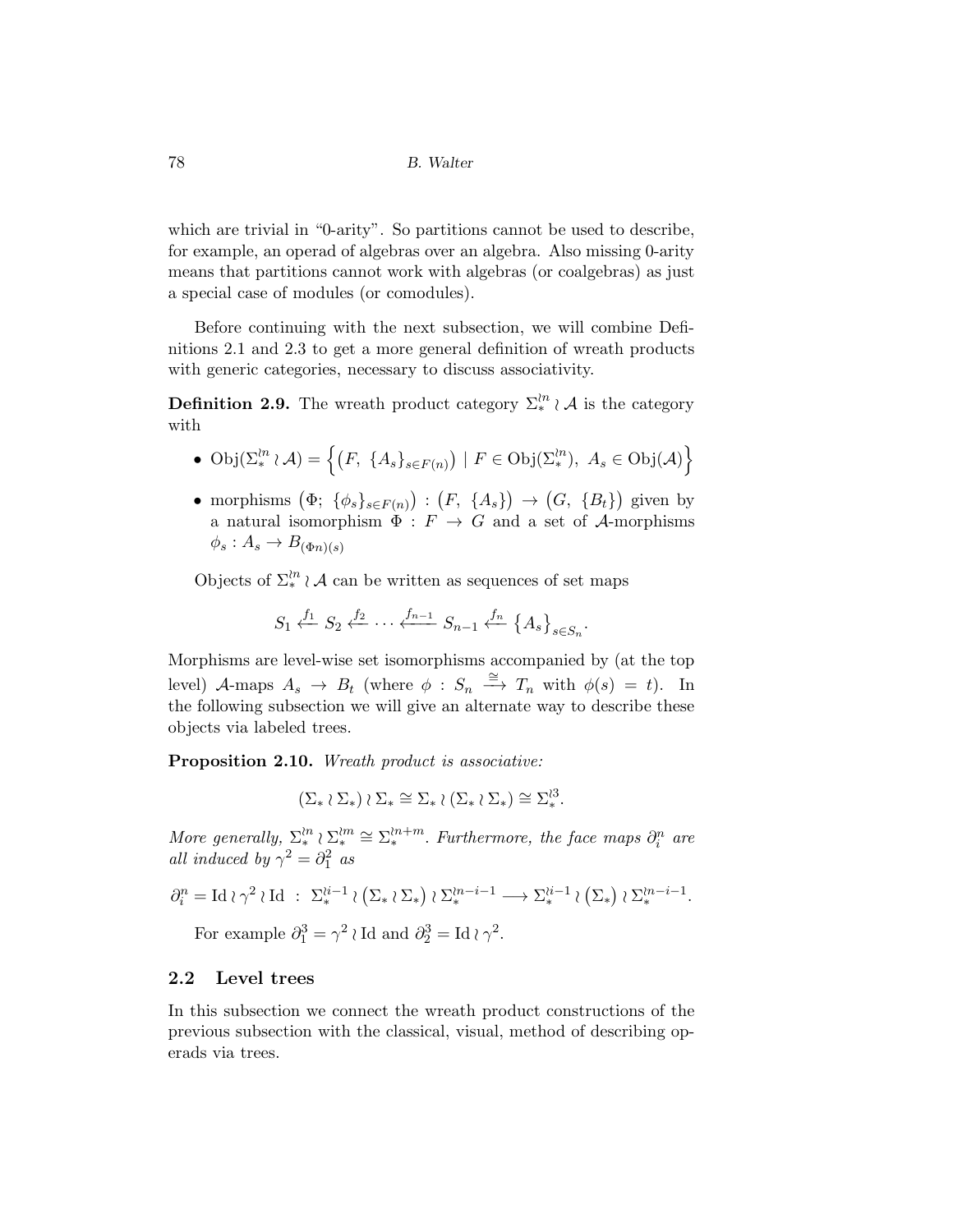For our purposes a tree is a (nonempty) non-cyclic, connected, finite graph whose vertices are distinguished as: a "root vertex" of valency 1, a (possibly empty) set of "leaf vertices" of valency 1, and all other vertices called "interior vertices". We require each tree to have a root and at least one interior vertex; however, we do not require that interior vertices have valency  $> 1$  – despite the oxymoron (in particular, we allow the tree with a root, an "interior vertex" but no leaves as in Figure 1). A tree isomorphism is an isomorphism of vertex and edge sets, preserving root and leaf distinctions.

For convenience of notation we will orient all edges of our trees so that they point towards the root vertex; when drawing trees, we will not explicitly indicate this orientation, but rather always position the root at the bottom and the leaves at the top, with the understanding that all edges point downwards. We will denote interior vertices with a darkened dot  $\bullet$ , but we will not draw the root or leaf vertices – instead we will indicate only the edges connecting to them. Also for convenience, we will draw trees on the plane, however we consider them as non-planar objects. In particular, we will not assert any planar orderings on vertices or edges.

There is a natural height function on the vertices of trees – assigning to each vertex the number of vertices on the path between it and the root (the vertex adjacent to the root has height 0; the root has height -1). A "level n tree" is a tree whose leaves all have height n and whose interior vertices have height  $\langle n, \Lambda \rangle$  "level tree" is a tree which is level  $n$  for some  $n$ . Note that a level  $n$  tree may have branches without leaves which contain no interior vertices of height  $(n-1)$ , as in Figure 1. In particular, a tree with no leaves may be level n as well as level  $(n + 1)$ , etc.



Figure 1: Some examples of level 2 trees and a level 4 tree

If v is the target of the directed edge  $e$  then we say  $e$  is an "incoming" edge" of v and we write  $\text{In}(v)$  for the set of incoming edges of v. In our drawings, incoming edges are edges abutting a vertex from above. Each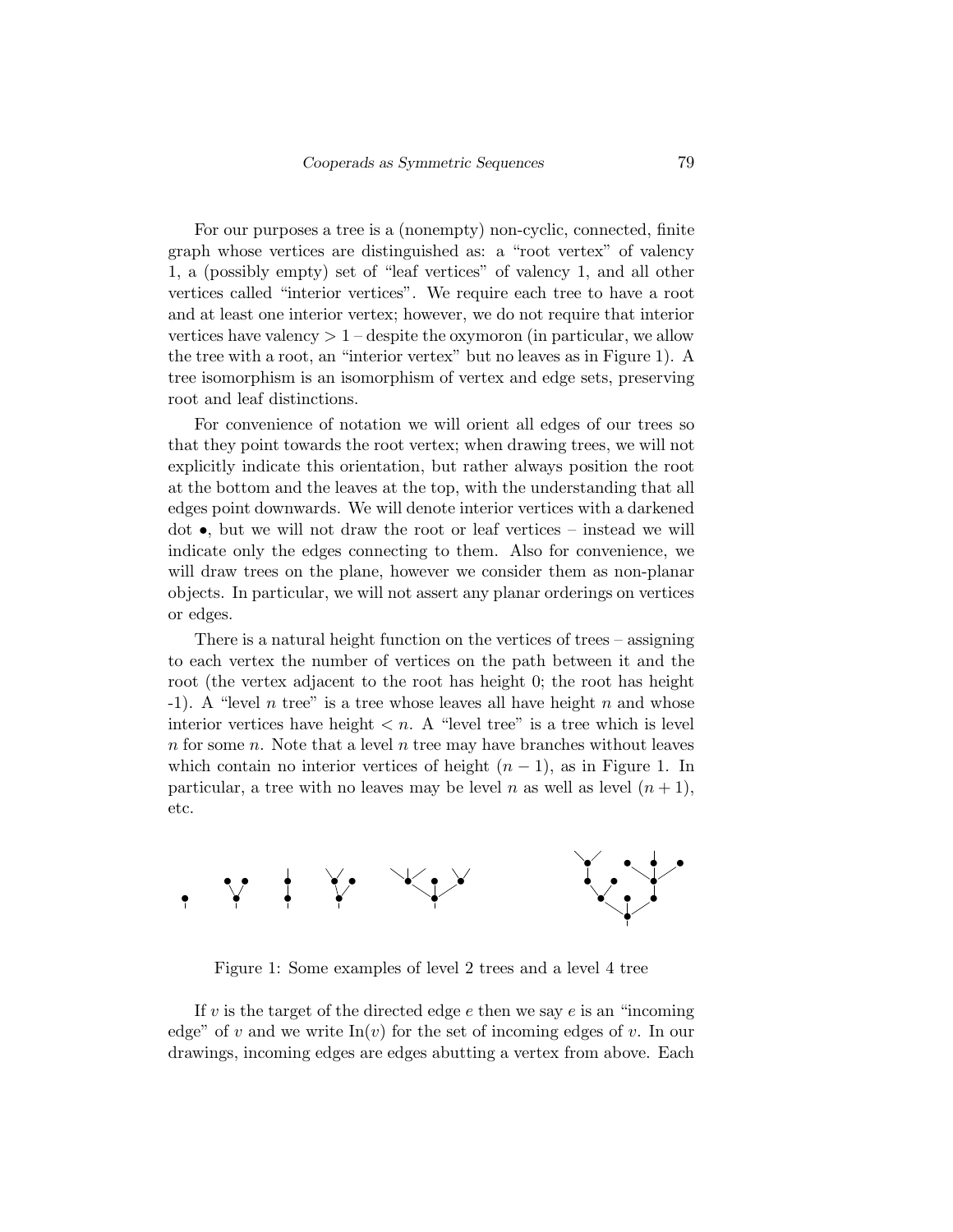non-root vertex also has one "outgoing edge" (the abutting edge on the path from the vertex to the root), which will be drawn connecting to the vertex from below.

Definition 2.11. A labeled level tree is a level tree equipped with labeling isomorphisms  $\{l_v : S_v \stackrel{\cong}{\longrightarrow} \text{In}(v)\}_v$  from finite sets to the sets of incoming edges at each vertex. Let  $\Psi$  be the category of all labeled level trees with morphisms given by tree isomorphisms. Let  $\Psi_n$  be the full subcategory of  $\Psi$  consisting of only level n trees.

Since there is always only one incoming edge at the root, and never any incoming edges at leaves, we may equivalently label only the incoming edges at interior vertices.

**Definition 2.12.** Given a category  $A$  define the wreath product category  $\Psi \wr A$  to be the category of all labeled level trees whose leaves are decorated by elements of  $A$ ; morphisms are given by tree isomorphisms equipped with A-morphisms between the leaf decorations compatible with the induced isomorphism of leaf sets. Let  $\Psi_n \wr A$  be the full subcategory of this consisting of only level  $n$  trees.



Figure 2: Some objects of  $\Psi_1$  and of  $\Psi_1 \wr A$ 

It is standard to note that the category  $\Sigma_*$  may be identified with the category  $\Psi_1$  of labeled level 1 trees. In this vein, the wreath product category  $\Sigma_*\wr\mathcal{A}$  may be identified with  $\Psi_1\wr\mathcal{A}$ . More generally, the wreath product category  $\Sigma_* \wr \Sigma_*$  is equivalent to the category  $\Psi_2$  of all labeled level 2 trees; and the iterated wreath product category  $\Sigma_*^{n}$  is equivalent to  $\Psi_n$  the category of all labeled level n trees.

Proposition 2.13. *There are equivalences of categories:*

 $\Psi_1 \cong \Sigma_*, \quad \Psi_1 \wr \mathcal{A} \cong \Sigma_* \wr \mathcal{A}, \quad \Psi_n \cong \Sigma_*^{in}, \quad \text{and} \quad \Psi_n \wr \mathcal{A} \cong \Sigma_*^{in} \wr \mathcal{A}.$ 

**Example 2.14.** The elements of  $\tilde{\Sigma}_{*}^{22}$  corresponding to the  $\Psi_2$  elements in Figure 3 are given by the following chains of maps in FinSet:

 $\bullet \ (\star \leftarrow \emptyset \leftarrow \emptyset).$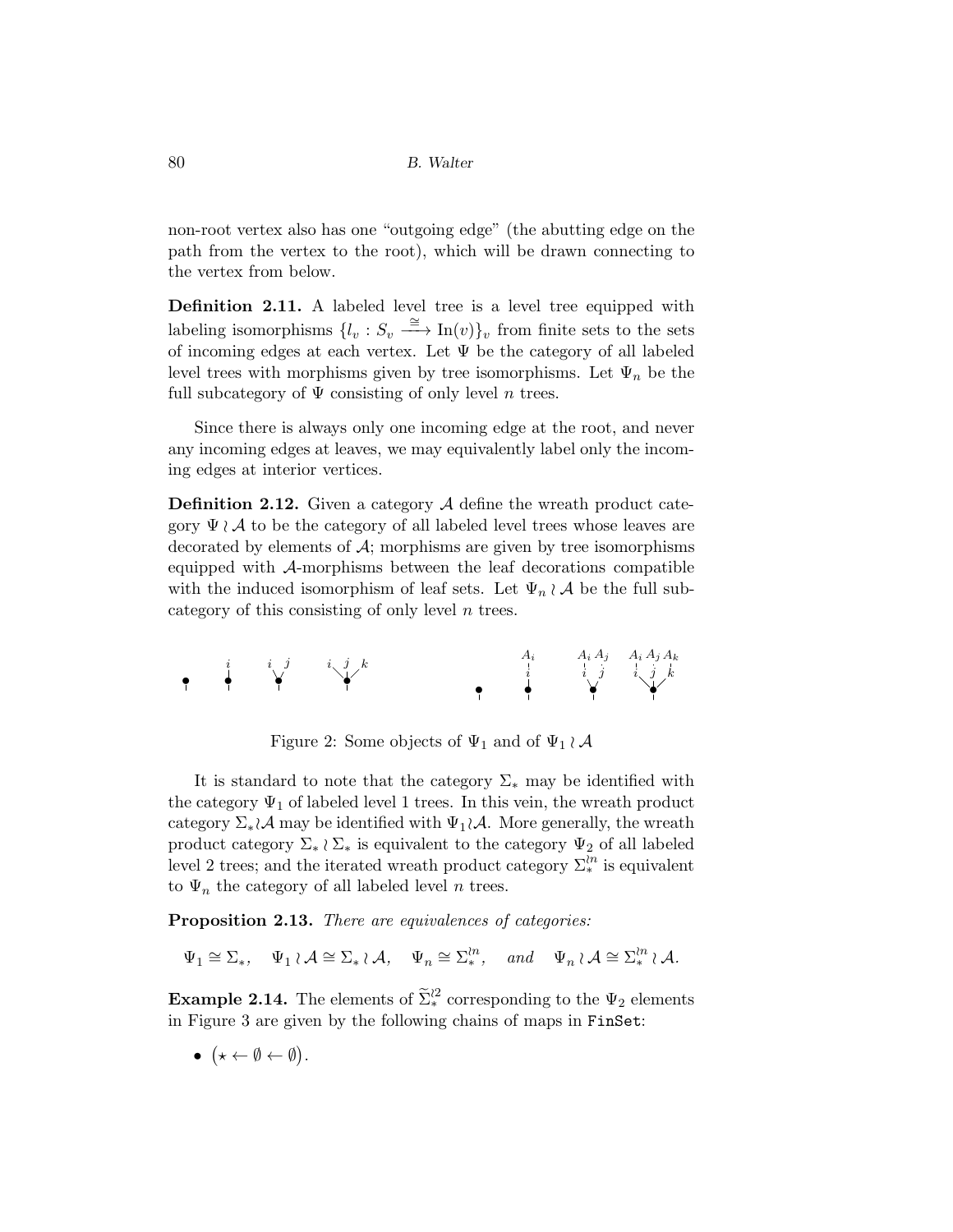

Figure 3: Some objects of  $\Psi_2$ 

- $(\star \leftarrow \{i_2, i_2\} \leftarrow \emptyset).$
- $\{\star \leftarrow \{i\} \stackrel{f}{\leftarrow} \{j\}$  where  $f(j) = i$ .
- $({\star} \leftarrow \{i_1, i_2\} \stackrel{f}{\leftarrow} \{j_1, j_2\})$  where  $f(j_s) = i_1$ .
- $({\star} \leftarrow \{i_1, i_2, i_3\} \stackrel{f}{\leftarrow} \{j_1, j_2, j_3, k_1, k_2\})$  where  $f(j_s) = i_1$  while  $f(k_t) = i_3$ .

Under this identification, the functor  $\gamma^2 = \partial_1^2 : \Psi_2 \to \Psi_1$  operates by forgetting the height 1 vertices on a level 2 tree. Paths from the height 0 interior vertex to leaves (on level 2) are replaced by edges; the labeling of each such edge is given by the path labeling of the path which it replaces, as in Figure 4.

$$
\gamma^2 = \partial_1^2 \begin{array}{ccc} & \begin{array}{c} \n j_1 \ j_2 \ j_3 \ j_4 \end{array} \\ \n \downarrow \\ \n \downarrow \\ \n \downarrow \n \end{array} \quad \downarrow \\ \n \downarrow \n \end{array} \quad \longmapsto \quad \qquad \qquad \begin{array}{c} \n \downarrow \\ \n \downarrow \\ \n \downarrow \n \end{array}
$$

Figure 4: An example of  $\gamma^2 : \Psi_2 \to \Psi_1$ 

Similarly, the functors  $\gamma^n : \Psi_n \to \Psi_1$  operate by forgetting all interior vertices except for those of height 0; replacing paths by edges carrying the paths' labels. The face functors  $\partial_i^n : \Psi_n \to \Psi_{n-1}$  for  $1 \leq i \leq n-1$ are given by forgetting only the vertices of level  $i$  of a level  $n$  tree. (The disallowed face functor  $\partial_n^n$  would forget the leaves.) The degeneracy functors  $s_i^n : \Psi_n \to \Psi_{n+1}$  for  $0 \leq i \leq n$  are given by "doubling" – replace each vertex  $v$  at level  $i$  by two vertices connected by a directed edge  $e_v$ , attached to the tree such that all incoming edges connect to source vertex of  $e_v$  and the outgoing edge connects to the target vertex (for the labeling, allow each edge to label itself  $l_{t(e_v)}: \{e_v\} \to \{e_v\}$ ). Note that the degeneracy  $s_n^n$  doubles the leaf vertices – the leaves of the resulting tree are the sources of the edges  $e_v$ .

Remark 2.15. We very purposefully do not use the notation Υ for our category of level trees, since that notation is already commonly used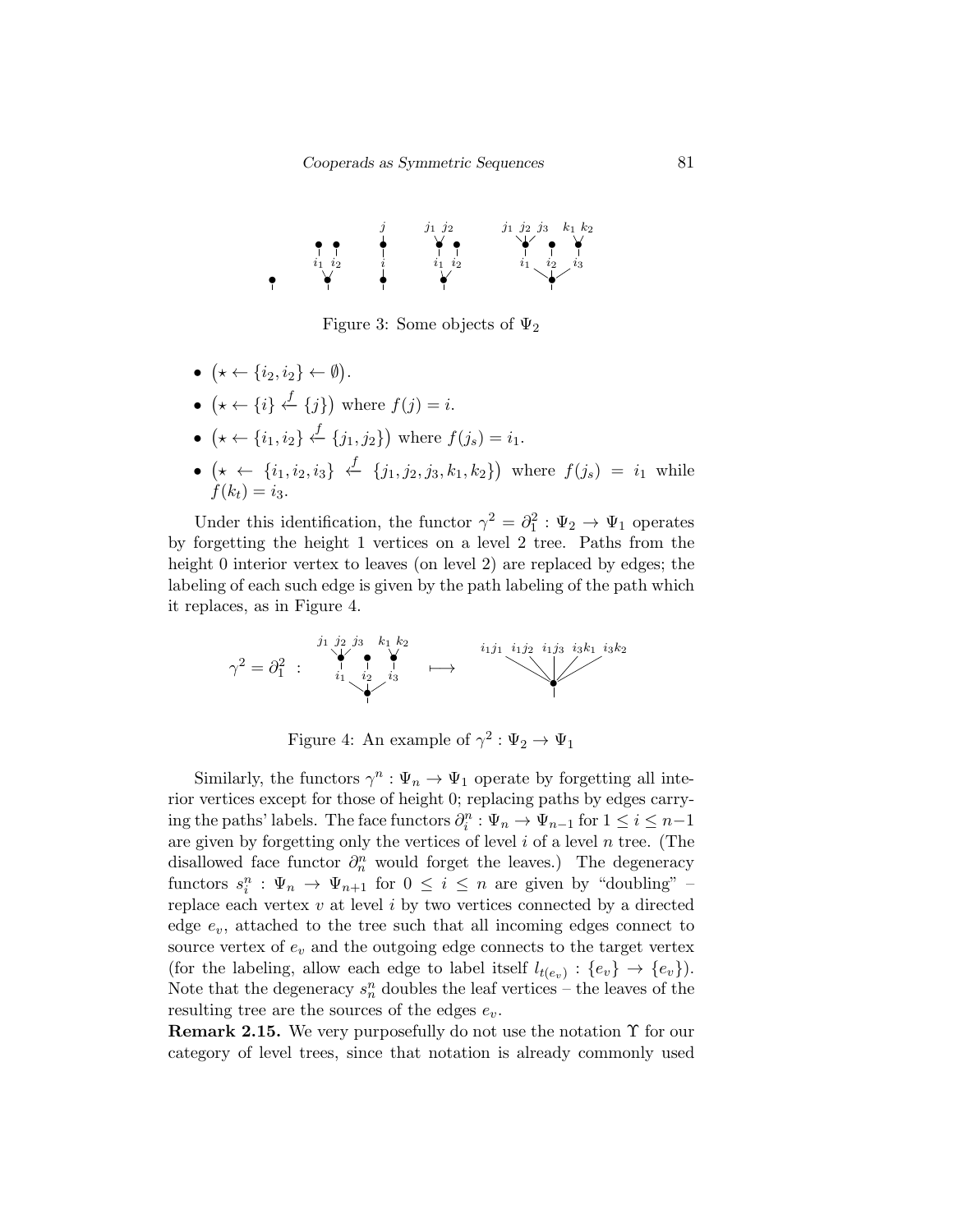s 1 0 : i j k • 7−→ i j k • e • s 1 1 : i j k • 7−→ i j k • • • e1 e2 e3 •

Figure 5: An example of  $s_0^1, s_1^1 : \Psi_1 \to \Psi_2$ 

to denote the category consisting of all trees. The category  $\Psi$  differs from this both on the level of objects (only level trees) and on the level of morphisms (only isomorphisms of trees – in particular, no "edge contraction" maps).

**Remark 2.16.** Note that  $\Psi$  is not isomorphic to the category  $\Psi_* = \prod_n \Psi_n$ . Write  $\hat{\theta}_n$  for the full subcategory of  $\Psi_n$  consisting of trees with no leaves. Then  $\hat{\emptyset}_n$  is a full subcategory of  $\hat{\emptyset}_{n+1}$ . In terms of the  $\Psi_n$ , the category  $\Psi$  itself is given by

$$
\Psi\cong\Psi_1\coprod_{\hat{\theta}_1}\Psi_2\coprod_{\hat{\theta}_2}\Psi_3\coprod_{\hat{\theta}_3}\Psi_4\cdots
$$

In the notation of the previous subsection, an element of  $\hat{\varnothing}_n$  is equivalent to a contravariant functor  $[n] \to$  FinSet sending n to the empty-set as in Remark 2.7.

# 3 Symmetric sequences, composition products, and cooperads

#### 3.1 Symmetric Sequences

Let  $(C, \otimes, 1_{\otimes})$  be a symmetric monoidal category with monoidal unit  $1_{\otimes}$ . In order to have all desired Kan extensions exist, we will further require that C is cocomplete. Write  $\star_{\mathcal{C}}$  for the final object of C. [In order to dualize to operads, we would require  $\mathcal C$  be complete with initial object  $\emptyset_{\mathcal{C}}$ .

**Definition 3.1.** A symmetric sequence is a functor  $A : \Sigma_* \to \mathcal{C}$ .

Recall that a functor  $\Sigma_* \to \mathcal{C}$  is equivalent to a sequence of objects  ${A(n)}_{n>0}$  of C along with a symmetric group action on each  $A(n)$ . We will make use of this viewpoint when convenient without further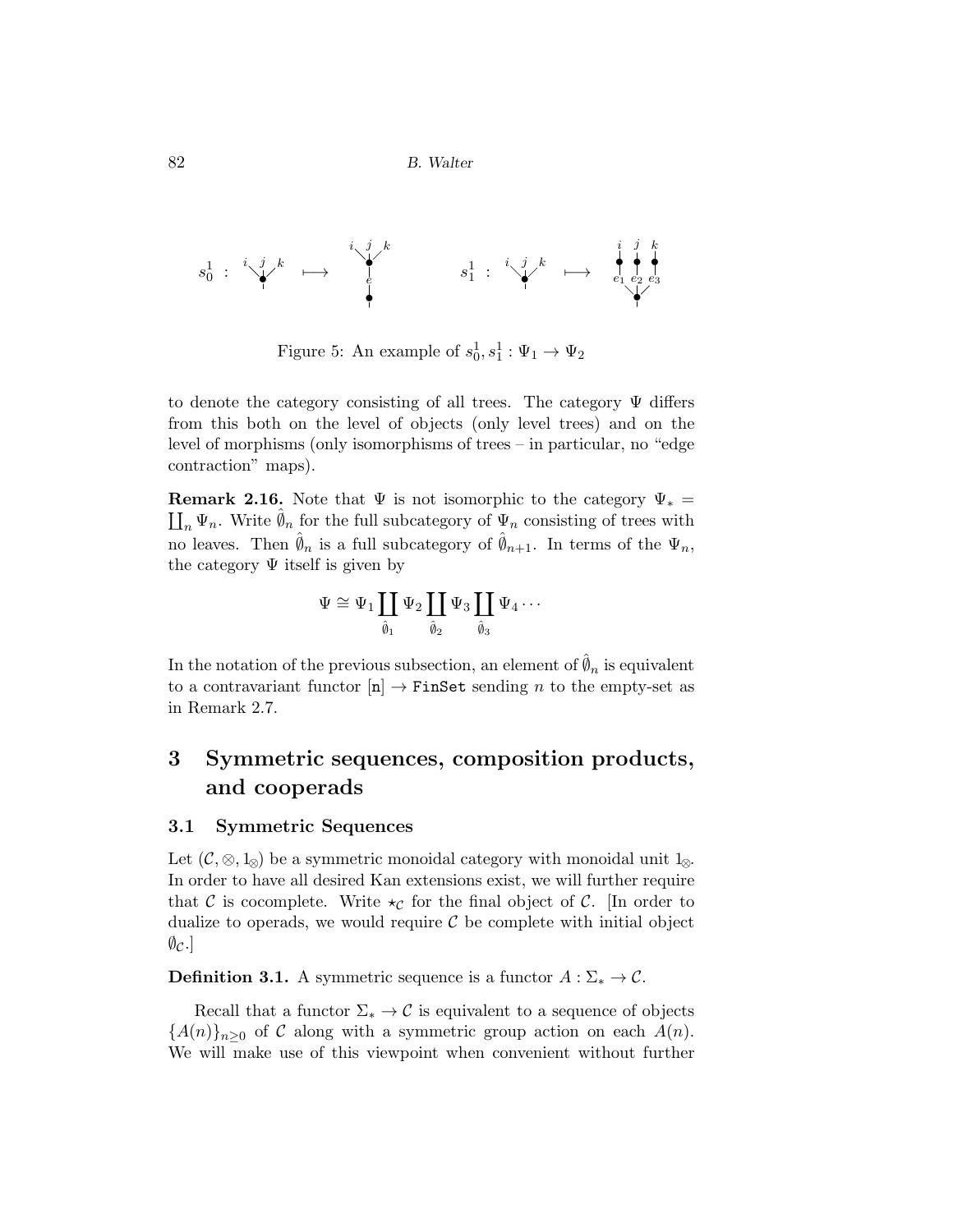comment. If A is a symmetric sequence, then we will refer to  $A(n)$  as the "*n*-ary part of  $A$ " since for operads it will encode *n*-ary algebra operations. (The "0-ary operations" require no input. For example, in the category of algebras over a field, elements of the base field are all 0-ary operations.)

#### 3.2 Composition of Symmetric Sequences

We define a "product" operation on symmetric sequences. It is important to note that our product will not itself be a symmetric sequence. Instead it is a larger diagram, reflecting a larger group of symmetries. The traditional composition product of operads as well as our cooperad composition product are Kan extensions of this symmetric sequence product.

**Definition 3.2.** Given  $A_1, \ldots, A_n : \Sigma_* \to \mathcal{C}$  define  $(A_1 \otimes \cdots \otimes A_n)$ :  $\widetilde{\Sigma}_{*}^{\wr n} \to \mathcal{C}$  by

$$
(\star \xleftarrow{f_0} S_1 \xleftarrow{f_1} \cdots \xleftarrow{f_{n-1}} S_n) \longmapsto \bigotimes_{0 \leq i \leq n-1} \left( \bigotimes_{s \in S_i} A_{i+1}(f_i^{-1}(s)) \right) \right)
$$

with the convention that  $\star = S_0$ .

Define  $A_1 \bullet \cdots \bullet A_n$  to be the right Kan extension of  $A_1 \circ \cdots \circ A_n$ over the map  $\gamma : \Sigma^{n}_{*} \longrightarrow \Sigma_{*}$ .

$$
\Sigma_* \sim \sim 1 \quad \text{and} \quad A_n := R_{\gamma} A_1 \otimes \cdots \otimes A_n
$$
\n
$$
\gamma \Big\uparrow \qquad \qquad \downarrow \qquad \qquad \downarrow \qquad \qquad \searrow
$$
\n
$$
\Sigma_* \wr \cdots \wr \Sigma_* \xrightarrow{\qquad \qquad A_1 \otimes \cdots \otimes A_n} \mathcal{C}
$$

Write  $\iota : (A_1 \bullet \cdots \bullet A_n) \gamma \to A_1 \otimes \cdots \otimes A_n$  for the universal natural transformation.

[Dually, to construct operads, we would define  $A_1 \circ \cdots \circ A_n$  to be the <u>left</u> Kan extension over  $\gamma$ .

**Remark 3.3** (For young readers). The symmetric sequence  $A \bullet B$  is completely determined by the property that every natural transformation  $C\gamma \stackrel{\zeta}{\rightarrow} A \otimes B$  factors uniquely as  $C\gamma \stackrel{\xi}{\rightarrow} (A \bullet B)\gamma \stackrel{\iota}{\rightarrow} A \otimes B$ . Dually,  $A \circ B$  is determined by the the unique factorization of every transformation  $A \otimes B \xrightarrow{\rho} D\gamma$  as  $A \otimes B \xrightarrow{\pi} (A \circ B)\gamma \xrightarrow{\beta} D\gamma$ .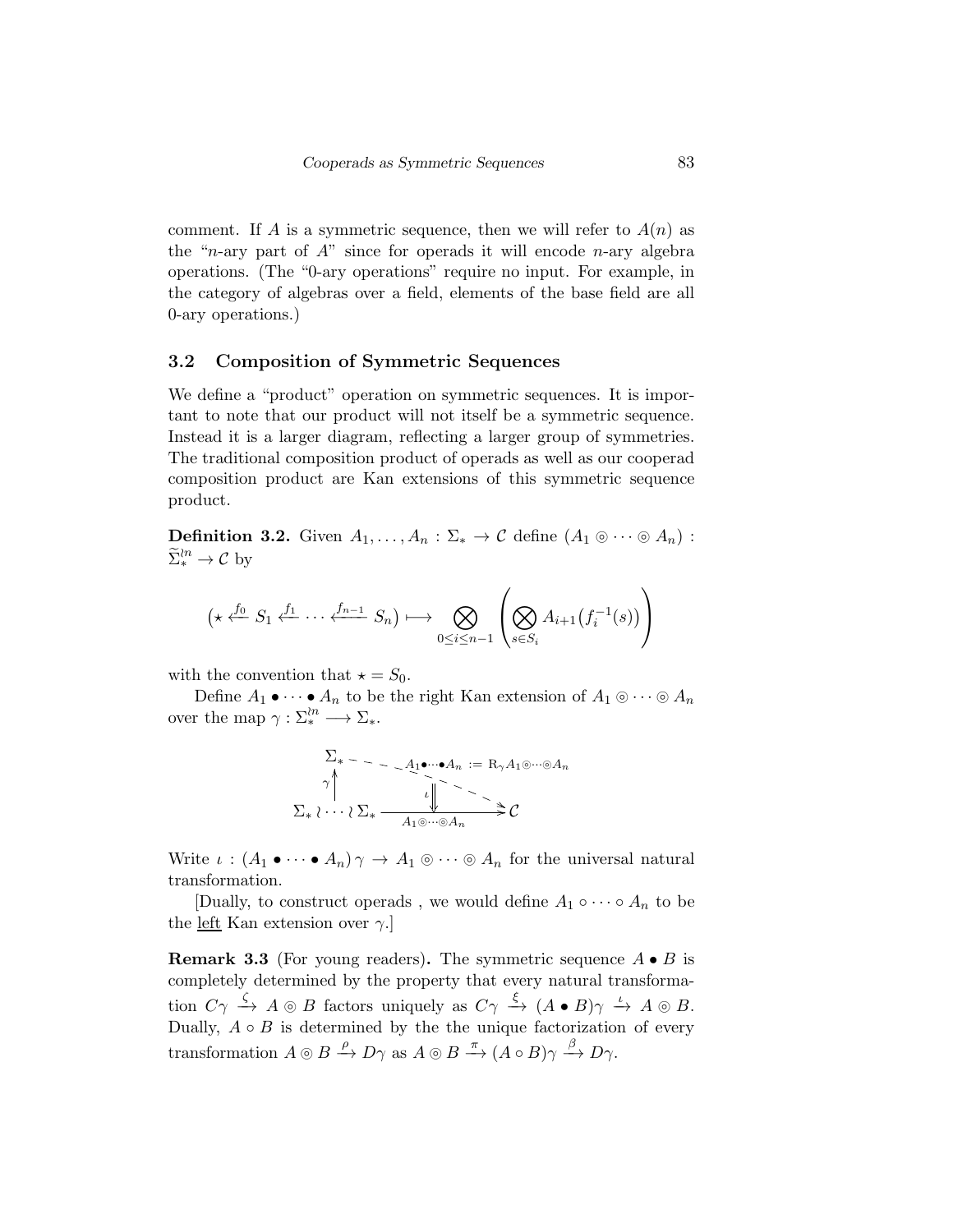Using the notation of Definition 2.9, we can generalize the above definition slightly in order to discuss associativity.

**Definition 3.4.** Given  $A: \Sigma^{2n}_* \to \mathcal{C}$  and  $B: \mathcal{A} \to \mathcal{C}$ , define  $(A \circledcirc B):$  $\Sigma^{n}_{*} \wr A \longrightarrow C$  by

$$
(A \odot B)\Big(F, \ \{A_s\}_{s \in F(n)}\Big) = A(F) \otimes \left(\bigotimes_{s \in F(n)} B(A_s)\right).
$$

Remark 3.5 (Completed tensor product). The discussion of coalgebras via cooperads in the introduction glossed over an important subtlety. The dual of the endomorphism operad is

$$
\coprod_{n} \text{Hom}(A^*, (A^{\otimes n})^*) = \coprod_{n} \text{Hom}(A^*, (A^*)^{\hat{\otimes} n})
$$

where  $\hat{\otimes}$  is the "completed" tensor product (if  $\mathcal{C}^*$  is a category where this exists). The product  $\hat{\otimes}$  is a **right** adjoint (rather than left adjoint) to Hom. In cases where it exists,  $\hat{\otimes}$  is usually something like "formal, infinite linear combinations of elements  $a \otimes b$ ". For coalgebras to satisfy a maximal number of duality properties with algebras, the completed tensor product (if it exists) should make an appearance once we begin discussing coalgebras; but it is not used in the construction of cooperads. Note that in categories satisfying good finiteness conditions (for example finitely generated projective bimodules over a commutative ring),  $A^* \otimes$  $B^* = (A \otimes B)^* = A^* \hat{\otimes} B^*$ .

Short calculations yield the following propositions.

Proposition 3.6. *The operation* ⊚ *is associative:*

 $(A_1 \circledcirc A_2) \circledcirc A_3 \cong A_1 \circledcirc A_2 \circledcirc A_3 \cong A_1 \circledcirc (A_2 \circledcirc A_3).$ 

Proposition 3.7. *Given* A*,* B *symmetric sequences,* A • B *is given by*

$$
(A \bullet B)(n) = \prod_{k \geq 0} \left( \prod_{\sum r_i = n} A(k) \otimes B(r_1) \otimes \cdots \otimes B(r_k) \right)^{\sum_k}.
$$

Note that  $\bullet$  is probably not associative. This will be discussed in greater detail in the next section (see Proposition 4.1). The operation ⊚ is clearly functorial. If  $F : A_1 \rightarrow A_2$  and  $G : B_1 \rightarrow B_2$  are natural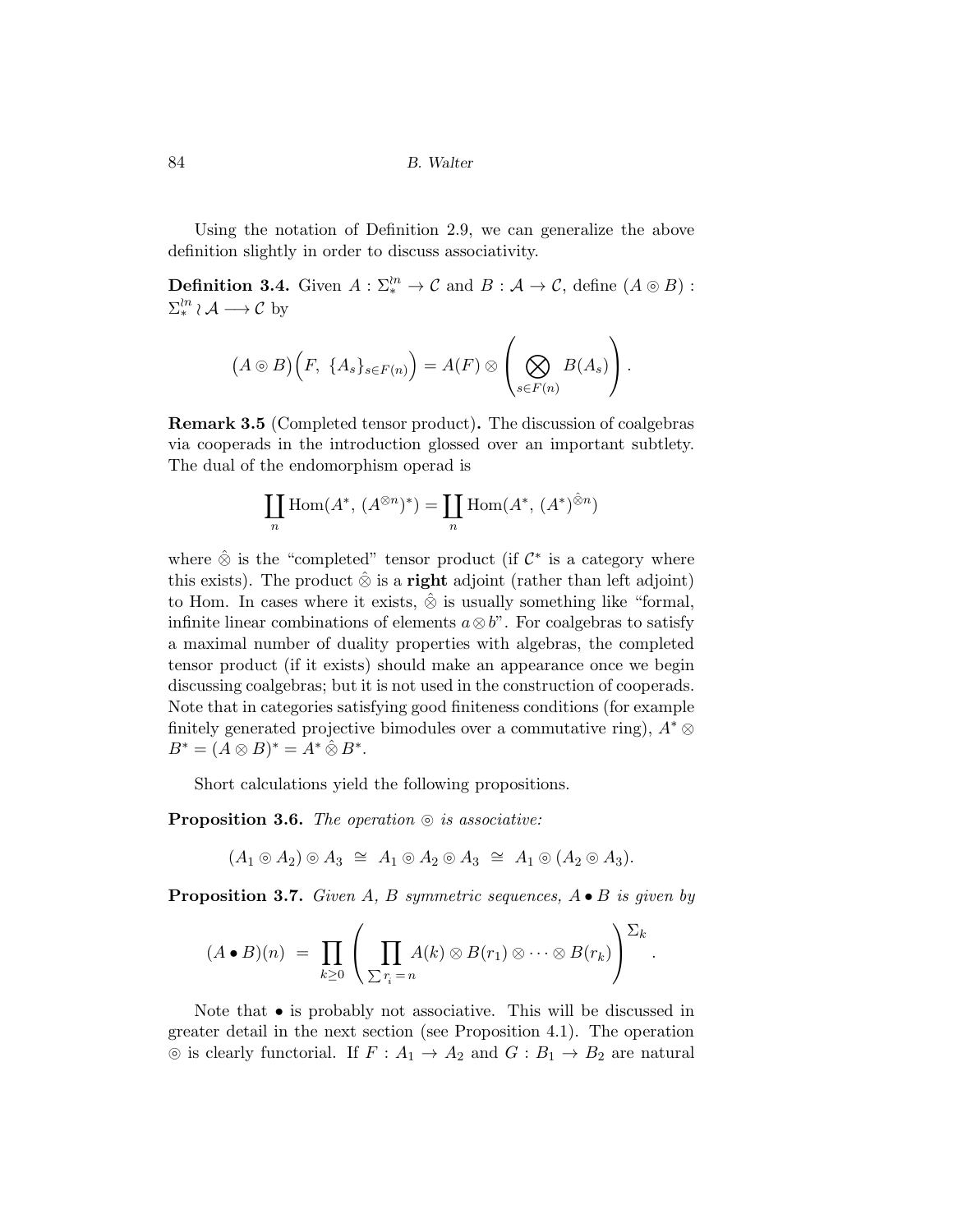transformations of functors  $A_1, A_2 : \Sigma_*^{n} \to \mathcal{C}$  and  $B_1, B_2 : \Sigma_*^{n} \to \mathcal{C}$ , then we write  $(F \circledcirc G) : (A_1 \circledcirc B_1) \to (A_2 \circledcirc B_2)$  for the induced natural transformation of functors  $\Sigma_*^{n} \wr \Sigma_*^{n} \to \mathcal{C}$ .

In the following subsections, we define cooperad structure and, in parallel, build the cosimplicial structure induced on  $\prod_n A^{\otimes n}$  by the simplicial structure of wreath product categories  $\prod_n \sum_{\alpha}^n$ .

### 3.3 Cocomposition and Coface Maps

**Definition 3.8.** A symmetric sequence with cocomposition is  $(A, \Delta)$ where  $\tilde{\Delta}$  is a cocomposition natural transformation  $\tilde{\Delta}: A \gamma^2 \longrightarrow A \otimes A$ of functors  $\Sigma_* \wr \Sigma_* \to \mathcal{C}$  compatible with the face maps  $\partial_1^3 = (\gamma^2 \wr \mathrm{Id})$ and  $\partial_2^3 = (\mathrm{Id} \wr \gamma^2)$ .

Write  $\Delta$  for the associated universal natural transformation of symmetric sequences  $\Delta: A \longrightarrow A \bullet A$ .

In other words, the following diagram of functors  $\Sigma_* \wr \Sigma_* \to \mathcal{C}$ should commute.

(1)  
\n
$$
A\gamma^3
$$
\n $\Delta \rightarrow (A \otimes A)(\gamma^2 \wr \text{Id}) \stackrel{\tilde{\Delta} \text{Id}}{\longrightarrow} A \otimes A \otimes A$ \n $\Delta \rightarrow (A \otimes A)(\text{Id} \wr \gamma^2) \stackrel{\tilde{\Delta} \text{Id}}{\longrightarrow} A \otimes A$ 

The upper path uses the factorization  $\gamma^3 = \partial_1^2 \circ \partial_1^3 = \gamma^2 \circ (\gamma^2 \wr \mathrm{Id})$  and the lower path uses the factorization  $\gamma^3 = \partial_1^2 \circ \partial_2^3 = \gamma^2 \circ (\text{Id} \wr \gamma^2)$ .

Applying Proposition 2.10, we may generalize  $\tilde{\Delta}$  to the following maps.

Definition 3.9. For a given a symmetric sequence with cocomposition  $(A, \tilde{\Delta})$  define associated natural transformations  $\tilde{\Delta}_i^n : A^{\circ (n-1)} \partial_{i}^n \to$  $A^{\odot n}$ , for  $1 \leq i \leq (n-1)$ , which apply  $\tilde{\Delta}$  at position *i*. (Thus  $\tilde{\Delta} = \tilde{\Delta}_1^2$ .)

These natural transformations induce coface maps on  $\coprod_n A^{\circledcirc n}$  in the following manner. Since  $\gamma^{n-1}\partial_i^n = \gamma^n$  and  $\partial_i^n$  is epi, transformations  $B \gamma^n \to A^{\odot (n-1)} \partial_i^n$  are equivalent to transformations  $B \gamma^{n-1} \to A^{\odot (n-1)}$ (where  $B: \Sigma_* \to \mathcal{C}$  is some symmetric sequence). Therefore there is an equality of right Kan extensions  $R_{\gamma^n}(A^{\otimes (n-1)} \partial_i^n) = R_{\gamma^{n-1}}(A^{\otimes (n-1)}) =$  $A^{\bullet(n-1)}$ . (We will make extensive use of this equality in later sections without further comment.)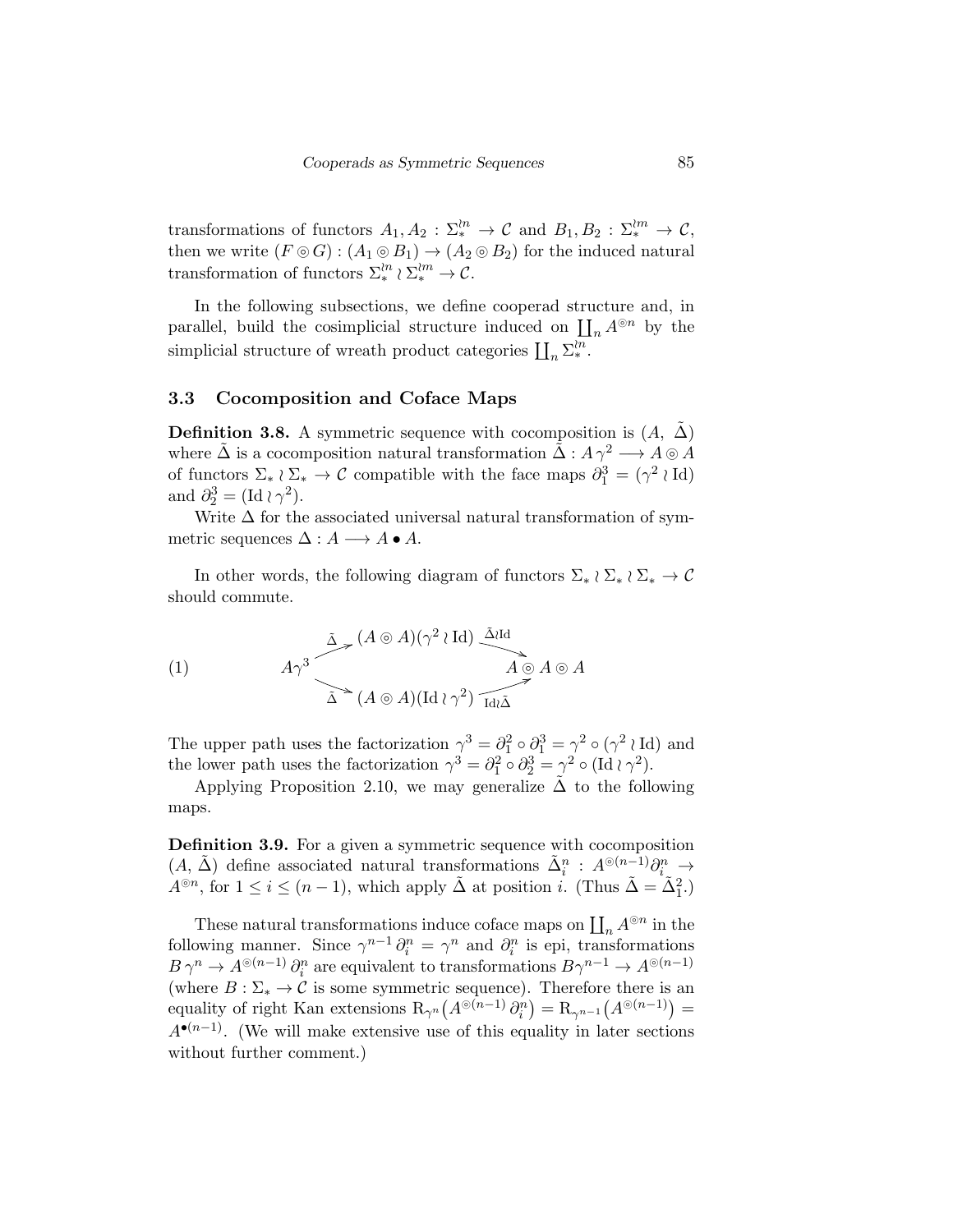Define  $\Delta_i^n : A^{\bullet(n-1)} \to A^{\bullet n}$  to be the following map.

(2) 
$$
A^{\bullet(n-1)} \qquad A^{\bullet n}
$$
  
\n $\parallel$   
\n $\mathcal{R}_{\gamma^n}(A^{\odot(n-1)} \partial_i^n) \xrightarrow{\mathcal{R}_{\gamma^n}(\tilde{\Delta}_i^n)} \mathcal{R}_{\gamma^n}(A^{\odot n})$ 

Under right Kan extension, Diagram (1) translates to the following diagram of symmetric sequences.

(3) 
$$
A \rightarrow A \bullet A \xrightarrow{A^3} A \bullet A
$$
  
 $A \rightarrow A \bullet A \xrightarrow{A^3} A \bullet A$ 

Combined with Proposition 2.10, this generalizes to the following.

**Proposition 3.10.** *Let*  $(A, \tilde{\Delta})$  *be a symmetric sequence with cocomposition.* Then the transformation  $\Delta_i^n : A^{\bullet(n-1)} \to A^{\bullet n}$  equalizes the two *transformations*

$$
\Delta_i^{n+1}, \, \Delta_{i+1}^{n+1} : A^{\bullet n} \Rightarrow A^{\bullet(n+1)}.
$$

*More generally,*  $\Delta_j^{n+1} \Delta_i^n = \Delta_i^{n+1} \Delta_{j-1}^n$  *for*  $j > i$ *.* 

**Corollary 3.11.** Let  $(A, \tilde{\Delta})$  be a symmetric sequence with cocomposi*tion.* There are canonical, unique maps  $\Delta^{[n]}$  :  $A \rightarrow A^{\bullet n}$ . (Given by *taking any chain of compositions*  $\Delta_{i_n}^n \cdots \Delta_{i_1}^1$ .)

### 3.4 Counit and Codegeneracies

Write 1 for the functor  $1 : \Sigma_* \to \mathcal{C}$  given by

$$
\mathbb{1}(T) = \begin{cases} 1_{\otimes} & \text{if } |T| = 1, \\ \star_C & \text{otherwise.} \end{cases}
$$

We will call 1 the "counit" symmetric sequence. [The dual definition of the "unit" symmetric sequence would use  $\varphi_c$ .

**Definition 3.12.** A counital symmetric sequence is  $(A, \tilde{\epsilon})$  where A is a symmetric sequence and  $\tilde{\epsilon}$  is a natural transformation to the counit  $\tilde{\epsilon}: A \to \mathbb{1}.$ 

Note that being counital is equivalent to the existence of a map  $A(1) \rightarrow 1_{\otimes}$ . We will not require the map  $A(1) \rightarrow 1_{\otimes}$  to be equipped with a section. In the next subsection, we will use the following basic equality whose proof can be read off of Figure 5.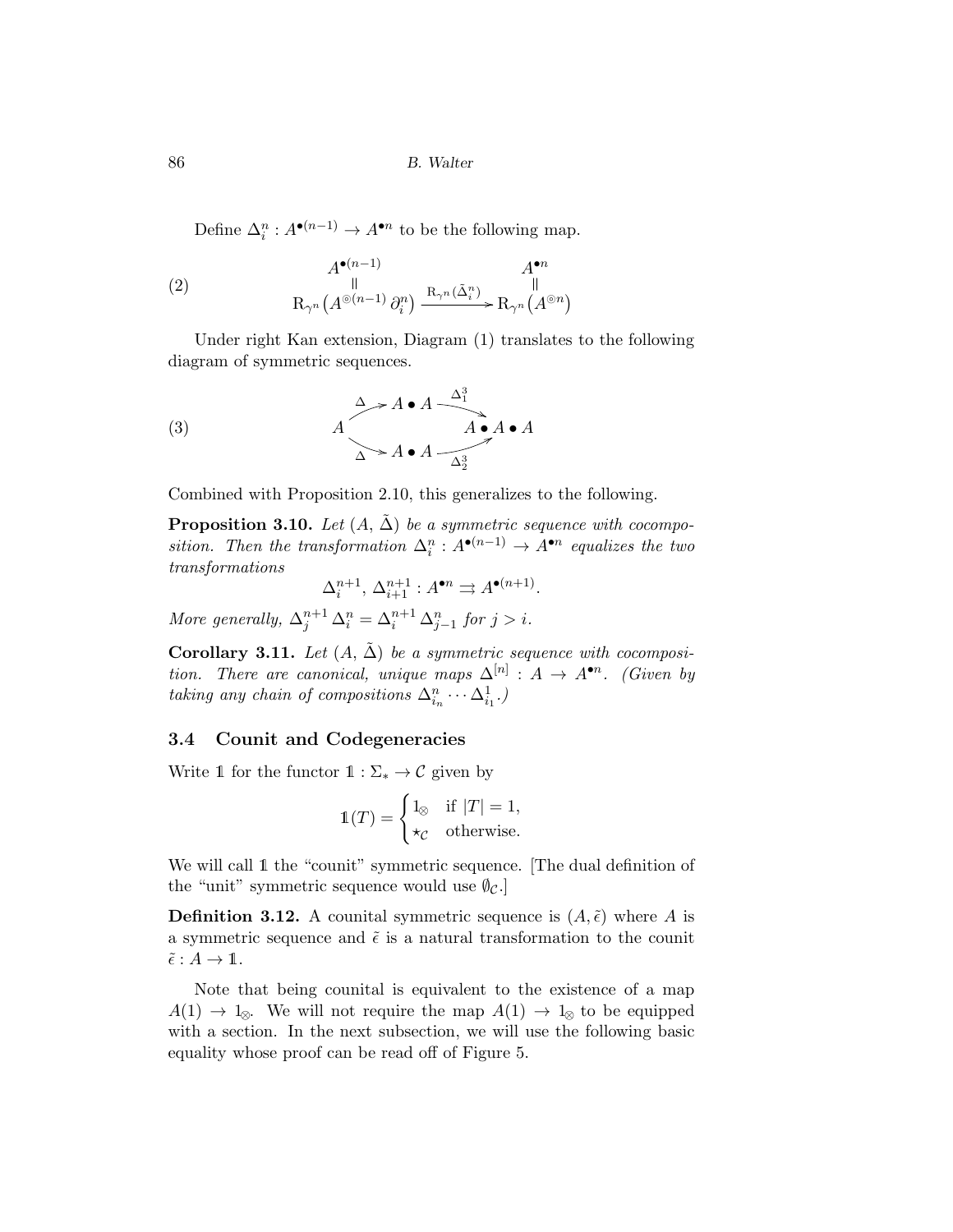**Lemma 3.13.** *The following functors*  $\Sigma_* \to \mathcal{C}$  *are equal.* 

$$
(1 \circledcirc A) s_0^1 = A = (A \circledcirc 1) s_1^1.
$$

*More generally, the following functors*  $\Sigma_*^{n} \to \mathcal{C}$  *are equal.* 

$$
\left(\left(A^{\odot i}\right)\odot 1\odot \left(A^{\odot (n-i)}\right)\right)s_i^n = A^{\odot n}
$$

In the footsteps of Lemma 3.13 we define the following generalization.

**Definition 3.14.** Given a counital symmetric sequence  $(A, \tilde{\epsilon})$  define associated natural transformations  $\tilde{\epsilon}_i^n : A^{\circledcirc(n+1)} s_i^n \to A^{\circledcirc n}$ , for  $0 \le i \le$ n, to be the following compositions.

$$
A^{\circledcirc (n+1)}s_i^n \qquad \qquad A^{\circledcirc n} \\ \left(\left(A^{\circlearrowright i}\right) \circledcirc A \circledcirc \left(A^{\circlearrowleft (n-i)}\right)\right)s_i^n \xrightarrow{\left(\mathrm{Id} \circledcirc \check{\epsilon} \circ \mathrm{Id}\right)s_i^n} \left(\left(A^{\circlearrowright i}\right) \circledcirc 1 \circledcirc \left(A^{\circlearrowleft (n-i)}\right)\right)s_i^n
$$

Define  $\tilde{\epsilon}_0^0 = \tilde{\epsilon} : A \to \mathbb{1}$ .

These natural transformations induce codegeneracies in the following manner. Since  $\gamma^{n+1} s_i^n = \gamma^n$ , the universal transformation

$$
A^{\bullet(n+1)} \, \gamma^{n+1} \to A^{\circledcirc(n+1)}
$$

induces a transformation  $A^{\bullet(n+1)} \to R_{\gamma^n}(A^{\otimes (n+1)} s_i^n)$ . Define  $\epsilon_i^n$ :  $A^{\bullet(n+1)} \to A^{\bullet n}$  to be the following composition.

(4) 
$$
A^{\bullet(n+1)} \longrightarrow R_{\gamma^n} (A^{\odot (n+1)} s_i^n) \xrightarrow{R_{\gamma^n} (\tilde{\epsilon}_i^n)} R_{\gamma^n} (A^{\odot n})
$$

Similar to Proposition 3.10, the corresponding properties of  $s_i^n$  imply the following.

**Proposition 3.15.** *Let*  $(A, \tilde{\epsilon})$  *be a counital symmetric sequence. Then* the transformation  $\epsilon_i^{n-1}$ :  $A^{\bullet n} \to A^{\bullet(n-1)}$  coequalizes the two transfor $mations \epsilon_i^n, \epsilon_{i+1}^n : A^{\bullet(n+1)} \rightrightarrows A^{\bullet n}$ *. More generally*  $\epsilon_i^{n-1} \epsilon_j^n = \epsilon_{j-1}^{n-1} \epsilon_i^n$  for  $j > i$ .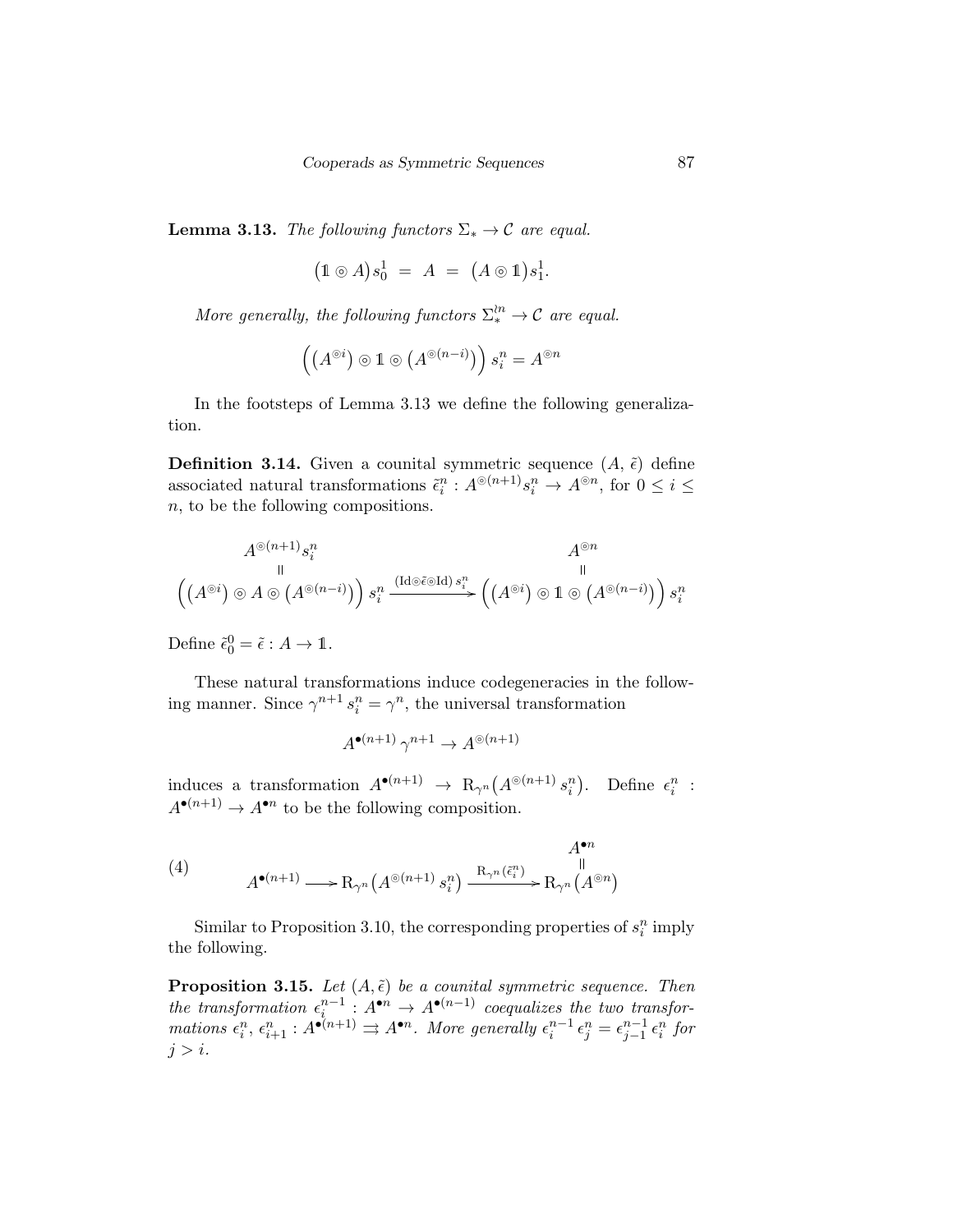### 3.5 Cooperads and Cosimplicial Structure

Definition 3.16. A cocomposition operation on a counital symmetric sequence respects the counit if the following diagram of natural transformations  $\Sigma_* \to \mathcal{C}$  commutes.

(5) Aγ<sup>2</sup> s 1 0 ∆˜ s 1 0 (A ⊚ A)s 1 0 (˜ǫ⊚Id)s 1 0 (1 ⊚ A)s 1 0 = A Id = = A Aγ<sup>2</sup> s 1 <sup>1</sup> ∆˜ <sup>s</sup> 1 1 (A ⊚ A)s 1 1 (Id⊚ǫ˜)s 1 1 (A ⊚ 1)s 1 1 =

A counital cooperad is a counital symmetric sequence with cocomposition which respects the counit.

By applying Proposition 2.10 and using the simplicial structure of wreath product categories, the requirement in Definition 3.16 implies a more general statement.

**Proposition 3.17.** *If*  $(\mathcal{O}, \tilde{\Delta}, \tilde{\epsilon})$  *is a cooperad, then the following composition is equal to the identity*  $\mathrm{Id}_{\mathcal{O}^{\otimes n}}$ *, for*  $j = (i - 1)$ *, i.* 

$$
\mathcal{O}^{\circledcirc n}=\mathcal{O}^{\circledcirc n} \, \partial_i^{n+1} s_j^n \xrightarrow{\tilde{\Delta}_i^{n+1} \, s_j^n} \mathcal{O}^{\circledcirc (n+1)} \, s_j^n \xrightarrow{\tilde{\epsilon}_j^n} \mathcal{O}^{\circledcirc n}
$$

*Furthermore, the following compositions are equal if*  $j < i - 1$ *.* 

$$
\mathcal{O}^{\circledcirc n}\left(\partial_i^{n+1}\,s_j^n\right)\xrightarrow{\tilde{\Delta}_i^{n+1}\,s_j^n}\mathcal{O}^{\circledcirc\left(n+1\right)}\,s_j^n\xrightarrow{\tilde{\epsilon}_j^n}\mathcal{O}^{\circledcirc n}
$$

$$
\mathcal{O}^{\circledcirc n}\left(s_j^{n-1}\partial_{i+1}^n\right)\xrightarrow[\tilde{\epsilon}_j^{n-1}\,\partial_{i+1}^n]\mathcal{O}^{\circledcirc\left(n-1\right)}\partial_{i+1}^n\xrightarrow{\tilde{\Delta}_{i+1}^n}\mathcal{O}^{\circledcirc n}
$$

*as well as the similar statement for*  $j > i$ .

We have now almost completed the proof of the following.

**Theorem 3.18.** *If*  $(\mathcal{O}, \tilde{\Delta}, \tilde{\epsilon})$  *is a cooperad, then the collection*  $\{\mathcal{O}^{\bullet n}\}_n$ *along with coface maps*  $\Delta_i^n$  *and codegeneracy maps*  $\epsilon_i^n$  *defines a coaugmented cosimplicial symmetric sequence with two extra codegeneracies.*

$$
(6) \qquad \mathcal{O} \xrightarrow{\prec - - -} \mathcal{O} \bullet \mathcal{O} \xrightarrow{\prec - - -} \mathcal{O} \bullet 3 \xrightarrow{\prec - - -} \xrightarrow{\prec - - -} \mathcal{O} \bullet 4 \xrightarrow{\prec - - -} \xrightarrow{\prec - - -} \xrightarrow{\prec - - -} \cdots
$$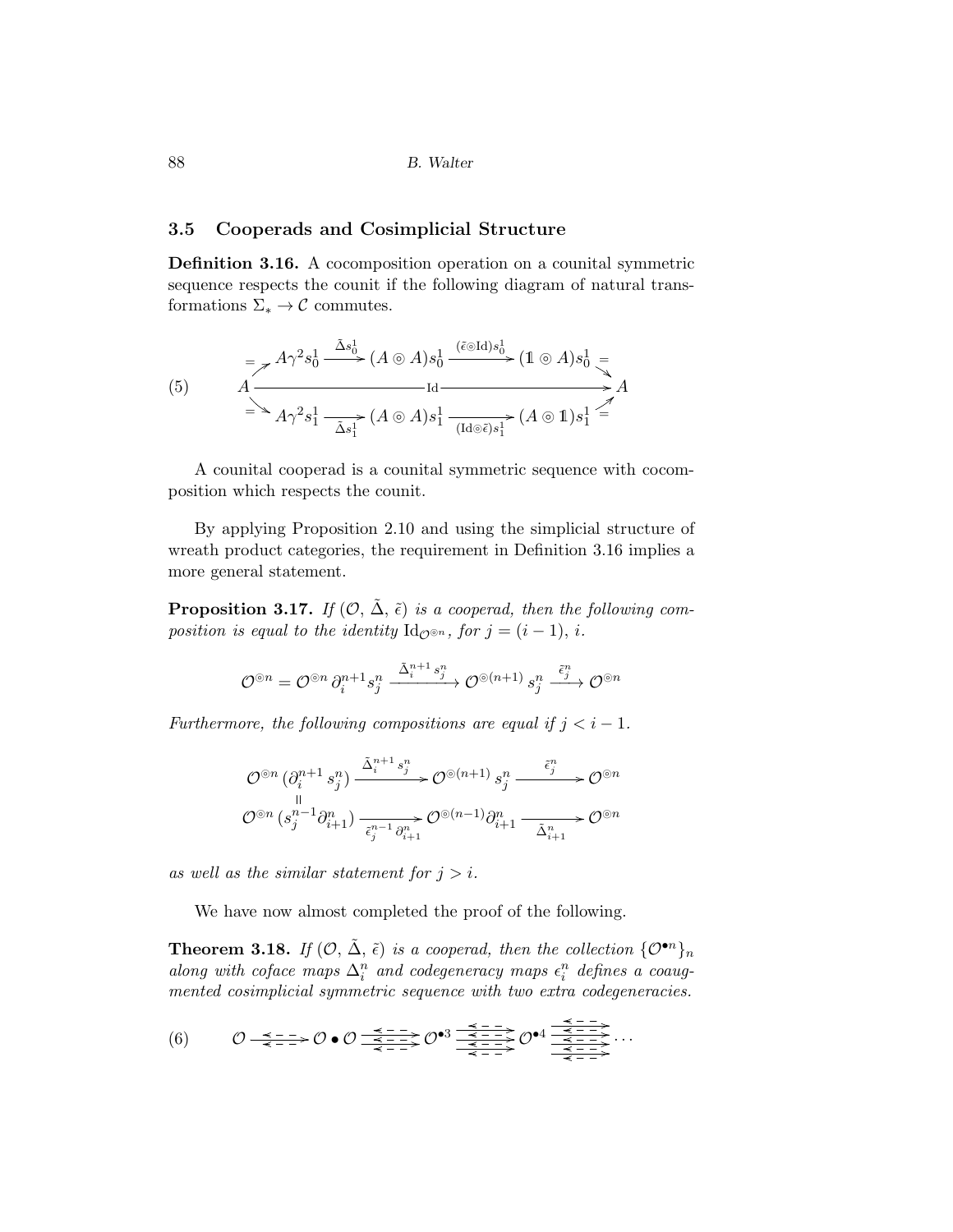*Proof.* In Propositions 3.10 and 3.15, we have already shown the cosimplicial identities  $\Delta_j^{n+1} \Delta_i^n = \Delta_i^{n+1} \Delta_{j-1}^n$  and  $\epsilon_i^{n-1} \epsilon_j^n = \epsilon_{j-1}^{n-1} \epsilon_i^n$ .

It remains only to consider the compositions  $\Delta_i^{n+1} \epsilon_j^n$ . These come from the right Kan extension over  $\gamma^n$  of the statements of Proposition 3.17. Note that the right Kan extension

$$
\mathrm{R}_{\gamma^n}\Big(\mathcal{O}^{\circledcirc n}\,\partial_i^{n+1} s_j^n\xrightarrow{\tilde{\Delta}_i^{n+1}\,s_j^n} \mathcal{O}^{\circledcirc(n+1)}\,s_j^n\Big)
$$

is equal to the composition

$$
\mathrm{R}_{\gamma^{n+1}}\big(\mathcal{O}^{\circledcirc n} \partial_i^{n+1}\big) \xrightarrow{\Delta_i^{n+1}} \mathrm{R}_{\gamma^{n+1}}\big(\mathcal{O}^{\circledcirc (n+1)}\big) \longrightarrow \mathrm{R}_{\gamma^n}\big(\mathcal{O}^{\circledcirc (n+1)} s_j^n\big).
$$

Corollary 3.19. *There are unique transformations*  $\Delta^{[n]} : \mathcal{O} \to \mathcal{O}^{\bullet n}$ . *These are equal to any combination of parenthesization maps and cocomposition maps from their source to their target.*

# 4 Cooperads via • versus ⊚

We will now connect the cooperad structures defined in the previous sections with the classical methods which would attempt to use only the induced product  $\bullet$  on symmetric sequences. When using  $\bullet$ , the lack of associativity introduces extra "parenthesization" maps, which must be dealt with carefully.

### 4.1 Parenthesization Maps.

From now on, let  $A, B, C$  be generic symmetric sequences and  $(\mathcal{O}, \tilde{\Delta}, \tilde{\epsilon})$ be a generic counital cooperad.

Proposition 4.1. *There are canonical "parenthesization" natural transformations:*

$$
(A \bullet B) \bullet C
$$
  

$$
A \bullet (B \bullet C)
$$
  

$$
A \bullet (B \bullet C)
$$

*More generally there are parenthesization maps to*  $A_1 \bullet \cdots \bullet A_n$  *from any parenthesization of this expression.*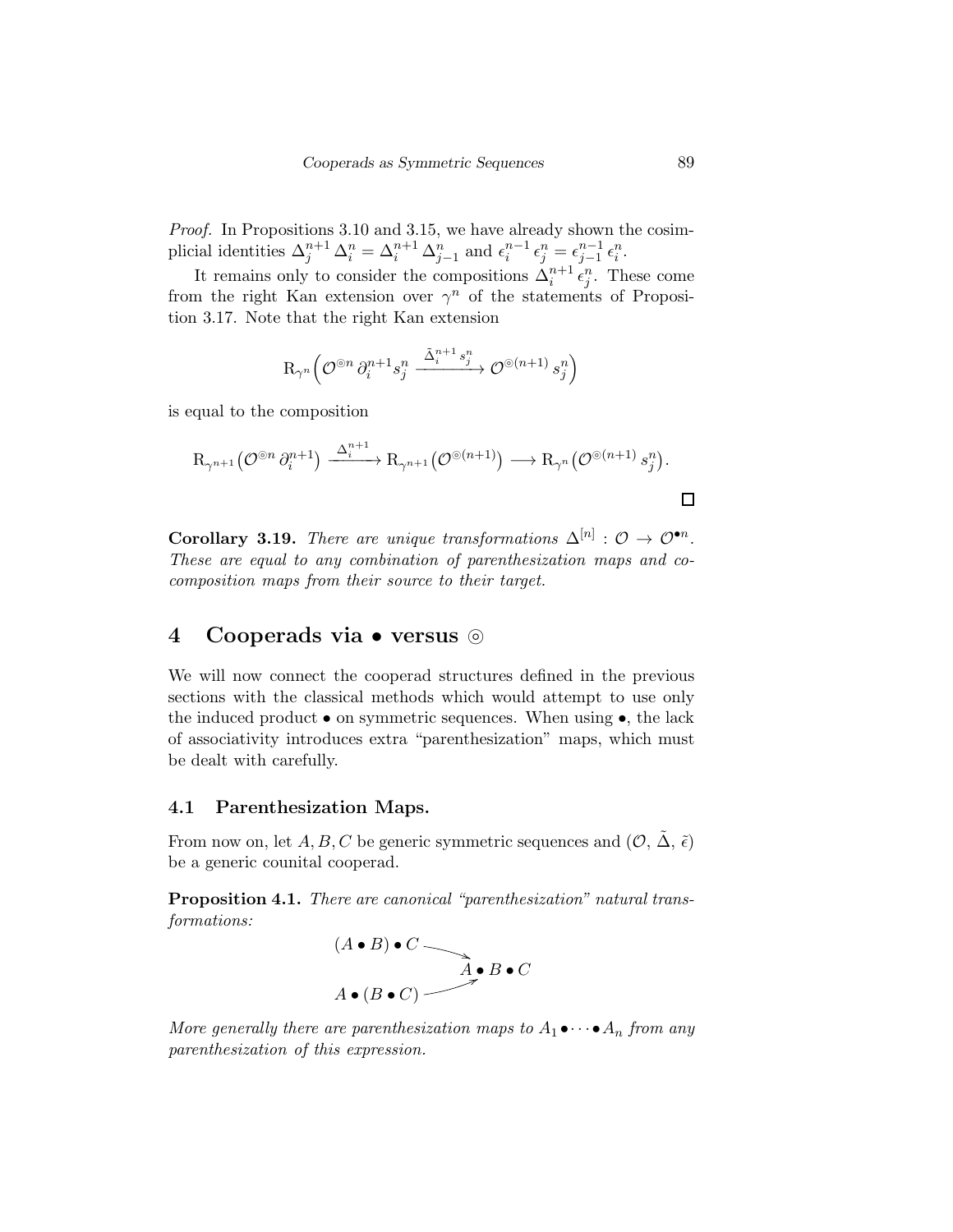*Proof.* We show the existence of the map  $(A \bullet B) \bullet C \to A \bullet B \bullet C$ . The other maps are similar.

The universal natural transformation  $(A \bullet B) \gamma^2 \longrightarrow (A \circledcirc B)$  induces a natural transformation of functors  $(\Sigma_* \wr \Sigma_*) \wr \Sigma_* \longrightarrow \mathcal{C}$ :

$$
((A \bullet B) \circ C)\partial_1^3 \longrightarrow (A \circ B) \circ C = A \circ B \circ C.
$$

The desired map is induced by taking the right Kan extension  $R_{\gamma^3}$  of the diagram above.

$$
(A \bullet B) \bullet C
$$
  
\n
$$
R_{\gamma^3}((A \bullet B) \circ C) \partial_1^3
$$
  
\n
$$
R_{\gamma^3}((A \bullet B) \circ C) \partial_1^3
$$
  
\n
$$
R_{\gamma^3}(A \circ B \circ C)
$$

**Remark 4.2** (On the associativity of  $\bullet$ ). Without making further assumptions, it is not true that  $(A \bullet B) \bullet C \cong A \bullet B \bullet C \cong A \bullet (B \bullet C)$ . This would follow from the existence of natural equivalences  $(R_{\gamma^2}(A \odot$ B) ©  $C \cong R_{\partial_1^3}(A \odot B \odot C)$  as well as the corresponding equivalence using  $\partial_2^3$ . However, this will generally only occur in the unlikely event of the symmetric monoidal product commuting with categorical products.

The situation contrasts starkly with that of the operad composition product, defined dual to  $\bullet$  using left rather than right Kan extensions. If C is a closed monoidal category, then  $\otimes$  is a left adjoint, so it will in particular commute with categorical coproducts and left Kan extensions. In this case the parenthesization maps for the operad composition product are isomorphisms and the operad composition product is associative.

In practice, authors have generally dealt with this in the past by either not using cooperads at all, or by (implicitly or explicitly) restricting their categories so that  $(\cdots)^{\Sigma_n} = (\cdots)_{\Sigma_n}$  and  $\prod = \coprod$ . In this (very special case)  $A \bullet B = A \circ B$  and there is no problem. Alternately, heavy restrictions can be placed on  $\mathcal C$  and/or on the category of symmetric sequences to force  $\otimes$  to commute with  $\prod$ . For example, in the category of finitely generated, injective bimodules over a commutative ring,  $\otimes = \hat{\otimes}$ which is a right adjoint.

Proposition 4.3. *Parenthesization maps are associative.*

For example the following diagrams commute.

(7) 
$$
((A \bullet B) \bullet C) \bullet D
$$
  

$$
(A \bullet B) \bullet C \bullet D
$$
  

$$
(A \bullet B) \bullet C \bullet D
$$
  

$$
(A \bullet B) \bullet C \bullet D
$$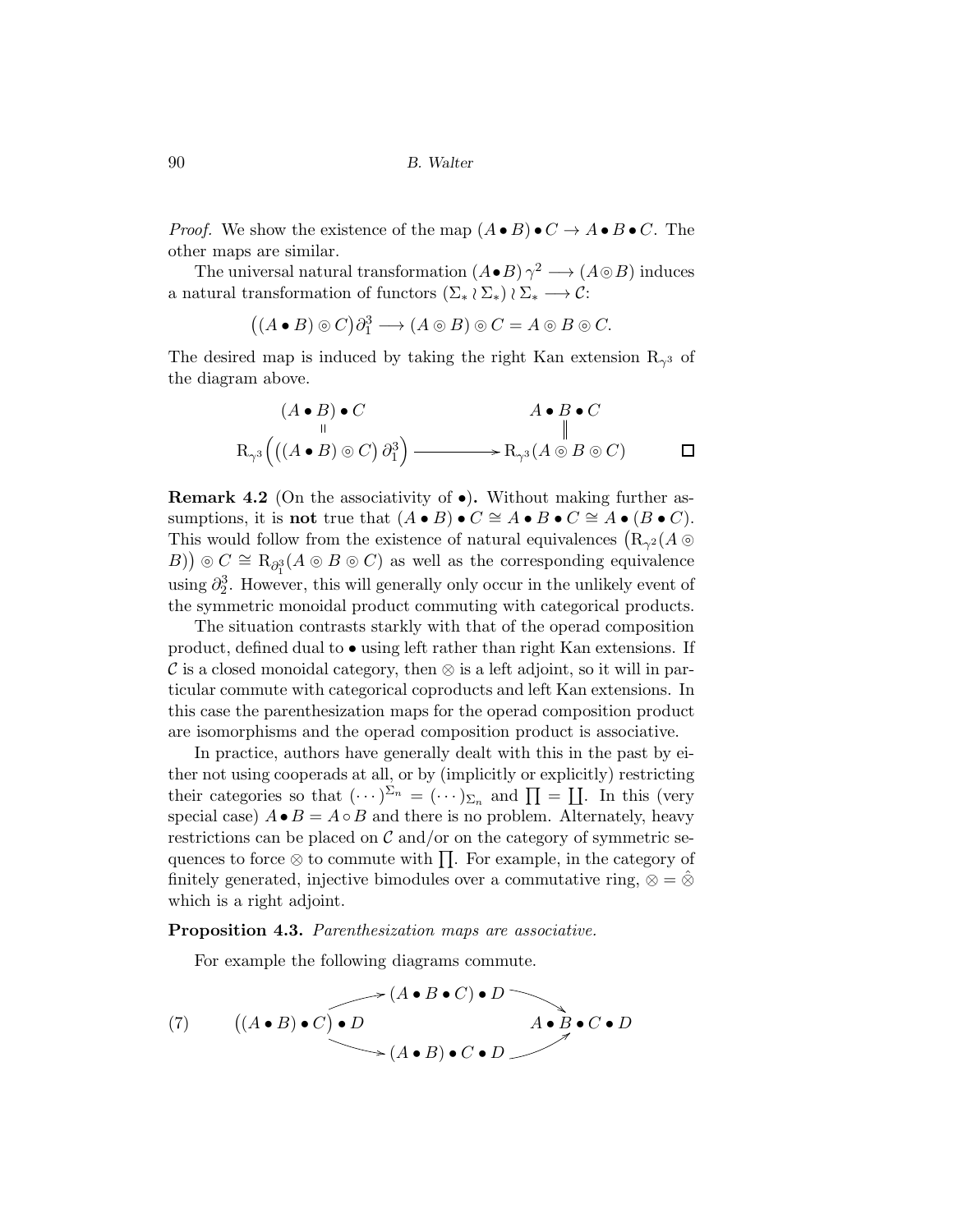(8) 
$$
(A \bullet B) \bullet (C \bullet D)
$$
  
\n
$$
\rightarrow A \bullet B \bullet (C \bullet D)
$$
  
\n
$$
\rightarrow A \bullet B \bullet (C \bullet D)
$$
  
\n
$$
\rightarrow A \bullet B \bullet (C \bullet D)
$$

*Proof of 4.3.* It is enough to consider Diagrams (7) and (8). Commutativity is shown by writing the diagrams as right Kan extensions. The diagrams above are R<sub>γ<sup>4</sub></sup> of the following diagrams of functors  $\Sigma_*^{l4} \to \mathcal{C}$ .</sub> (7')

$$
\begin{array}{c}\n\big((A \bullet B \bullet C) \circ D\big) \left(\gamma^3 \wr \text{Id}\right) \\
\big((A \bullet B) \bullet C\big) \circ D \big) \left(\gamma^3 \wr \text{Id}\right) \\
\searrow \left((A \bullet B) \circ C \circ D\right) \partial_1^4\n\end{array}
$$

(8')

$$
((A \bullet B) \circ (C \bullet D)) (\gamma^2 \wr \mathrm{Id} \wr \gamma^2) \qquad A \circ B \circ C \circ D
$$
  

$$
(A \circ B) \circ (C \bullet D)) (\gamma^2 \wr \mathrm{Id} \wr \gamma^2) \qquad A \circ B \circ C \circ D
$$
  

$$
(A \circ B \circ (C \bullet D)) \partial_3^4
$$

Diagram (7') is just  $-\odot D$  applied to the following universal diagram (in which the upper-left map is  $R_{\gamma^3}$  of the lower-right).

$$
(7") \qquad ((A \bullet B) \bullet C) \gamma^3
$$
  

$$
((A \bullet B) \bullet C) \gamma^3
$$
  

$$
((A \bullet B) \circ C) \partial_1^3
$$
  

$$
((A \bullet B) \circ C) \partial_1^3
$$

Diagram (8') commutes because the upper and lower composition are both equal to

$$
((A \bullet B) \circ (C \bullet D)) (\gamma^2 \wr \mathrm{Id} \wr \gamma^2) \xrightarrow{\iota_1 \circ \iota_2} (A \circ B) \circ (C \circ D)
$$

Where  $\iota_1: (A \bullet B) \gamma^2 \to A \circledcirc B$  and  $\iota_2: (C \bullet D) \gamma^2 \to C \circledcirc D$  are the universal natural transformations from their respective Kan extensions.

 $\Box$ 

### 4.2 Cooperad Structures

We relate parenthesization maps with cooperad structure. By the functoriality of ⊚, there are natural transformations

$$
\mathrm{Id} \circledcirc \Delta: A \circledcirc \mathcal{O} \to A \circledcirc (\mathcal{O} \bullet \mathcal{O}) \quad \text{and} \quad \Delta \circledcirc \mathrm{Id}: \mathcal{O} \circledcirc A \to (\mathcal{O} \bullet \mathcal{O}) \circledcirc A,
$$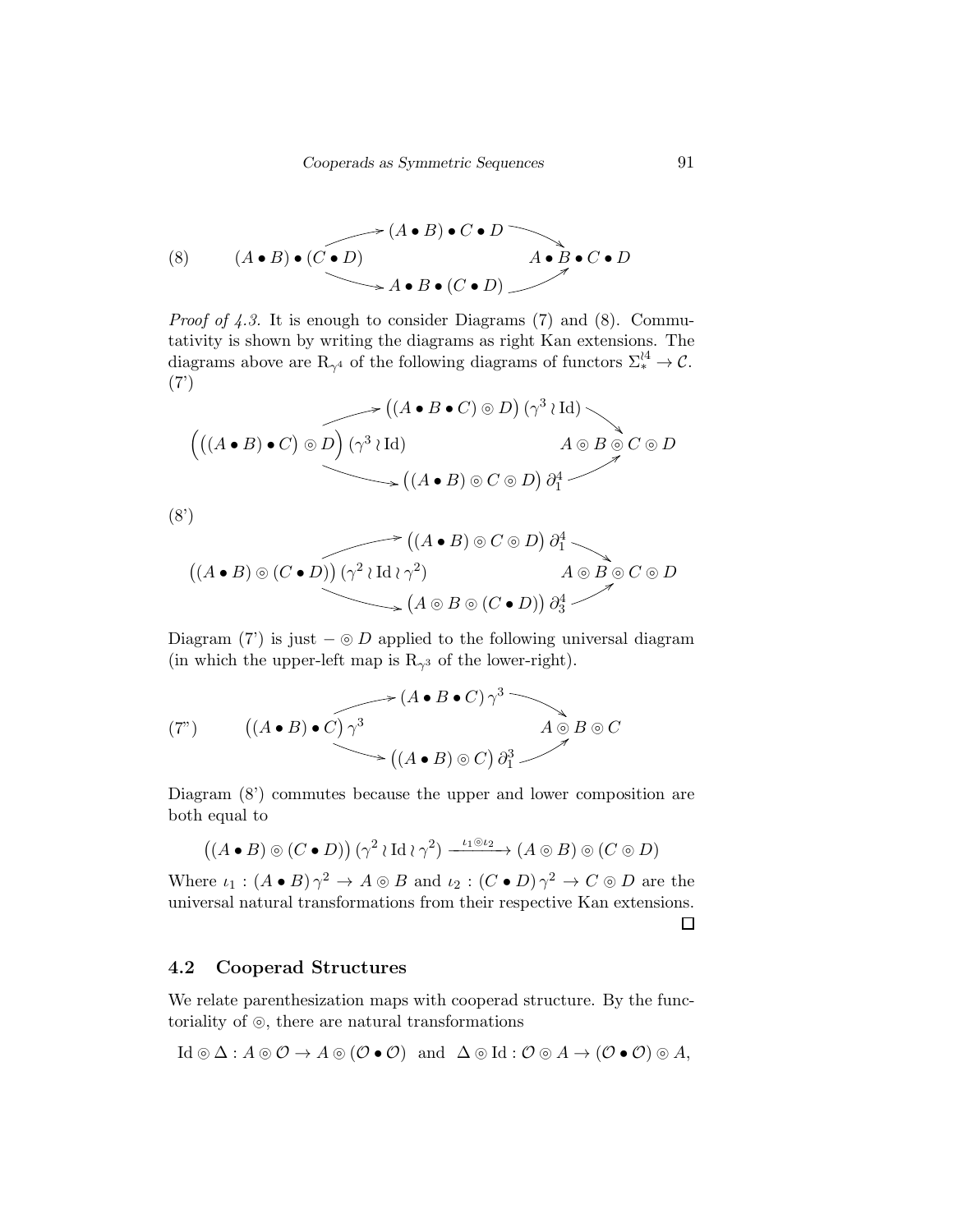where A is any symmetric sequence. Define the maps Id  $\bullet \Delta$  and  $\Delta \bullet$  Id to be the natural transformations induced on right Kan extensions via functoriality of Kan extension. For example

$$
\Delta \bullet \mathrm{Id} = \mathrm{R}_{\gamma^2} (\Delta \circledcirc \mathrm{Id}) : \mathcal{O} \bullet A \longrightarrow (\mathcal{O} \bullet \mathcal{O}) \bullet A.
$$

By alternately letting A be a parenthesization of  $\mathcal{O}^{\bullet k}$  and using functoriality of  $\bullet$  this defines maps originating in any parenthesization of  $\mathcal{O}^{\bullet n}$ . For example

$$
\big((\mathrm{Id}\bullet\mathrm{Id})\bullet\Delta\big)\bullet\mathrm{Id}:\big((\mathcal{O}\bullet\mathcal{O})\bullet\mathcal{O}\big)\bullet\mathcal{O}\longrightarrow\big((\mathcal{O}\bullet\mathcal{O})\bullet(\mathcal{O}\bullet\mathcal{O})\big)\bullet\mathcal{O}.
$$

Theorem 4.4. *The following diagrams commute (unlabeled maps are parenthesization):*

$$
\begin{array}{ccc}\n\Delta \bullet \mathrm{Id} & \nearrow (\mathcal{O} \bullet \mathcal{O}) \bullet \mathcal{O} \\
\longrightarrow & \Delta_1^3 & \longrightarrow \mathcal{O} \bullet \mathcal{O} \bullet \mathcal{O} & \longrightarrow \mathcal{O} \bullet \mathcal{O} \\
\longrightarrow & \Delta_2^3 & \longrightarrow \mathcal{O} \bullet \mathcal{O} & \longrightarrow \mathcal{O} \bullet \mathcal{O}\n\end{array}
$$

*More generally, parenthesization maps convert* Id•∆•Id *(and its parenthesizations*) to  $\Delta_2^4$ , *etc.* 

*Proof.* We show the first diagram commutes. The second diagram and more general statement are proven the same.

Consider the diagram below, where maps marked  $\iota$  are all universal transformations of right Kan extensions  $(R_F X) F \stackrel{\iota}{\longrightarrow} X$ . (9)

$$
(\mathcal{O} \bullet \mathcal{O}) \gamma^3 \xrightarrow{\iota \partial_1^3} (\mathcal{O} \bullet \mathcal{O}) \gamma^3 \xrightarrow{\iota \partial_1^3} (\mathcal{O} \bullet \mathcal{O}) \partial_1^3
$$
\n
$$
(\mathcal{O} \bullet \mathcal{O}) \gamma^3 \xrightarrow{\iota \partial_1^3} (\mathcal{O} \circ \mathcal{O}) \partial_1^3
$$
\n
$$
(\mathcal{O} \bullet \mathcal{O}) \gamma^3 \xrightarrow{\iota \partial_1^3} (\mathcal{O} \circ \mathcal{O}) \partial_1^3
$$
\n
$$
\xrightarrow{\iota \partial_1^3} (\mathcal{O} \circ \mathcal{O}) \partial_1^3
$$
\n
$$
(\mathcal{O} \bullet \mathcal{O} \bullet \mathcal{O}) \gamma^3 \xrightarrow{\iota \partial_1^3} \mathcal{O} \circ \mathcal{O} \circ \mathcal{O}
$$

Parallelograms  $\circled{1}$  and  $\circled{3}$  commute by functoriality of right Kan extension. The left side of parallelogram  $\mathbb{D}$  is  $\mathbb{R}_{\gamma^2}$  of the right side, and the left side of parallelogram  $\circled{3}$  is  $R_{\gamma^3}$  of the right side. Triangle  $\circled{2}$ commutes by functoriality of ⊚ (recall that  $\iota \Delta = \Delta$ ).

Applying  $R_{\gamma^3}$  along the outside of Diagram (9) yields the following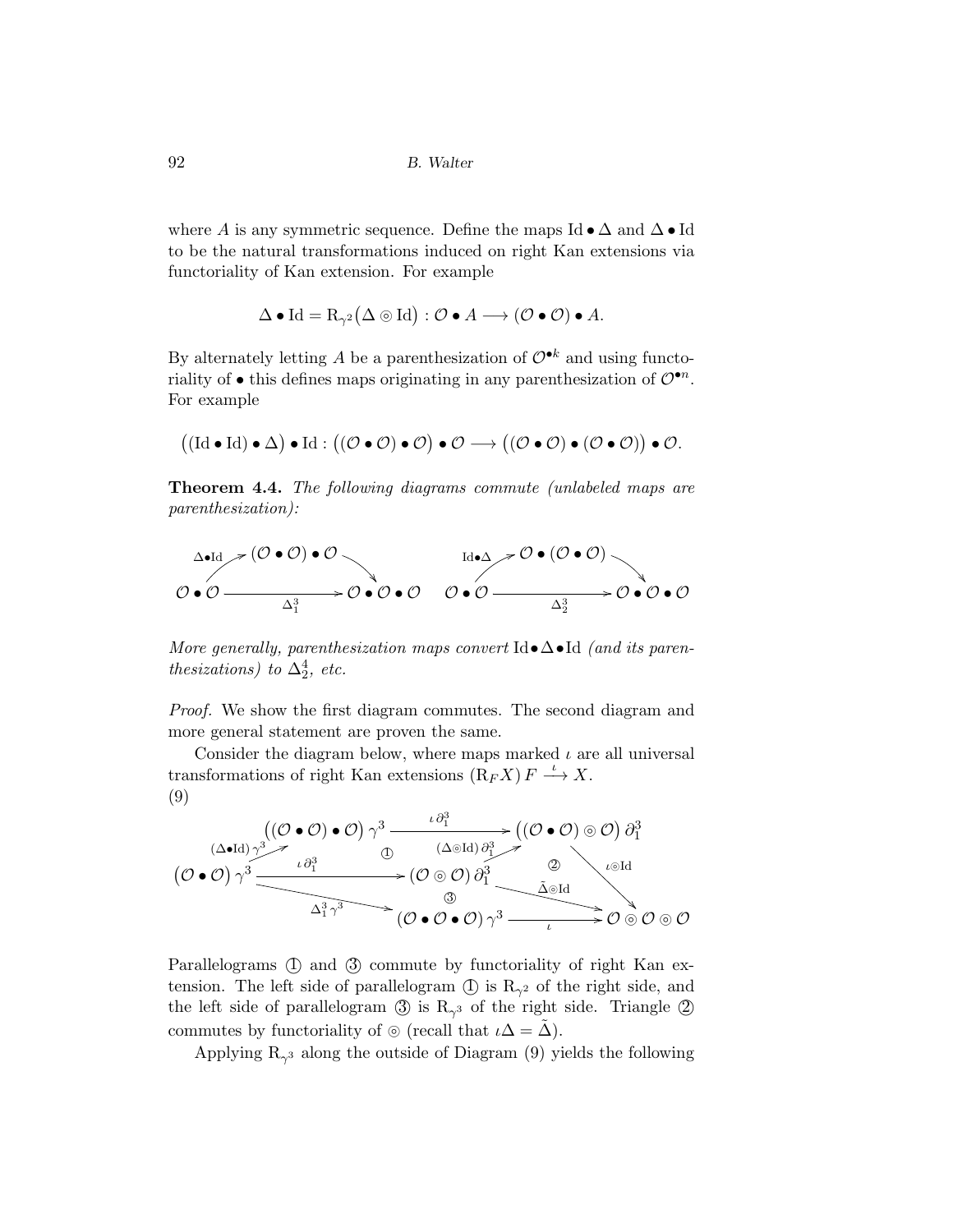(where the map labeled ∗ is the parenthesization map):

(10) 
$$
\begin{array}{ccc}\n & & \textcircled{0} \cdot \mathcal{O} & \longrightarrow (\mathcal{O} \cdot \mathcal{O}) \cdot \mathcal{O} \\
 & & \textcircled{0} & \longrightarrow & \\
 & & & \textcircled{0} & \longrightarrow & \\
 & & & & \textcircled{0} & \longrightarrow & \\
 & & & & & \textcircled{0} & \longrightarrow & \\
 & & & & & \textcircled{0} & \longrightarrow & \\
 & & & & & & \textcircled{0} & \longrightarrow & \\
 & & & & & & \textcircled{0} & \longrightarrow & \\
 & & & & & & \textcircled{0} & \longrightarrow & \\
 & & & & & & & \textcircled{0} & \longrightarrow & \\
 & & & & & & & \textcircled{0} & \longrightarrow & \\
 & & & & & & & \textcircled{0} & \longrightarrow & \\
 & & & & & & & \textcircled{0} & \longrightarrow & \\
 & & & & & & & \textcircled{0} & \longrightarrow & \\
 & & & & & & & \textcircled{0} & \longrightarrow & \\
 & & & & & & & \textcircled{0} & \longrightarrow & \\
 & & & & & & & \textcircled{0} & \longrightarrow & \n\end{array}
$$

Example 4.5. The following diagram is commutative (the unlabeled maps are parenthesizations):

$$
(\mathcal{O} \bullet \mathcal{O}) \bullet \mathcal{O} \xrightarrow{\quad (\Delta \bullet \text{Id}) \bullet \text{Id} \quad} \rightarrow ((\mathcal{O} \bullet \mathcal{O}) \bullet \mathcal{O}) \bullet \mathcal{O} \qquad \qquad \downarrow
$$
\n
$$
\mathcal{O} \bullet \mathcal{O} \bullet \mathcal{O} \xrightarrow{\quad \Delta \bullet \text{Id} \bullet \text{Id} \quad} (\mathcal{O} \bullet \mathcal{O}) \bullet \mathcal{O} \bullet \mathcal{O} \xrightarrow{\quad \downarrow} \mathcal{O} \bullet \mathcal{O} \bullet \mathcal{O} \bullet \mathcal{O}
$$

Theorem 4.4 has the following corollary:

Corollary 4.6. *Commutativity of the following diagrams are equivalent.*

(11)  
\n
$$
A\gamma^3
$$
\n $\Delta \sim (A \otimes A)(\gamma^2 \wr \text{Id}) \stackrel{\tilde{\Delta} \text{Id}}{\longrightarrow} A \otimes A$   
\n $\Delta \sim (A \otimes A)(\text{Id} \wr \gamma^2) \stackrel{\tilde{\Delta} \text{Id}}{\longrightarrow} A \otimes A$ 

(12) 
$$
A \rightarrow A \bullet A \xrightarrow{\Delta \bullet \text{Id}} (A \bullet A) \bullet A
$$
  
 $A \bullet A \bullet A$   
 $\Delta \rightarrow A \bullet A \xrightarrow{\text{Id} \bullet \Delta} A \bullet (A \bullet A)$ 

Thus a cooperad could equivalently be defined as  $(0, \Delta, \epsilon)$  where  $\mathcal O$  is a symmetric sequence,  $\Delta$  :  $\mathcal O$  →  $\mathcal O \bullet \mathcal O$  so that the analog of Diagram (12) commutes, and  $\Delta$  is compatible with the counit  $\epsilon : \mathcal{O}(1) \rightarrow$ 1⊗.

# 5 Comodules and Coalgebras

Throughout this section, let  $(0, \tilde{\Delta}_{\mathcal{O}}, \tilde{\epsilon})$  be a counital cooperad and M be a symmetric sequence. The definition of cooperad comodules mirrors that of coalgebra comodules (dual to algebra modules). The benefit of viewing cooperads as symmetric sequences is that coalgebras over a cooperad can be viewed, essentially, as a special type of comodule.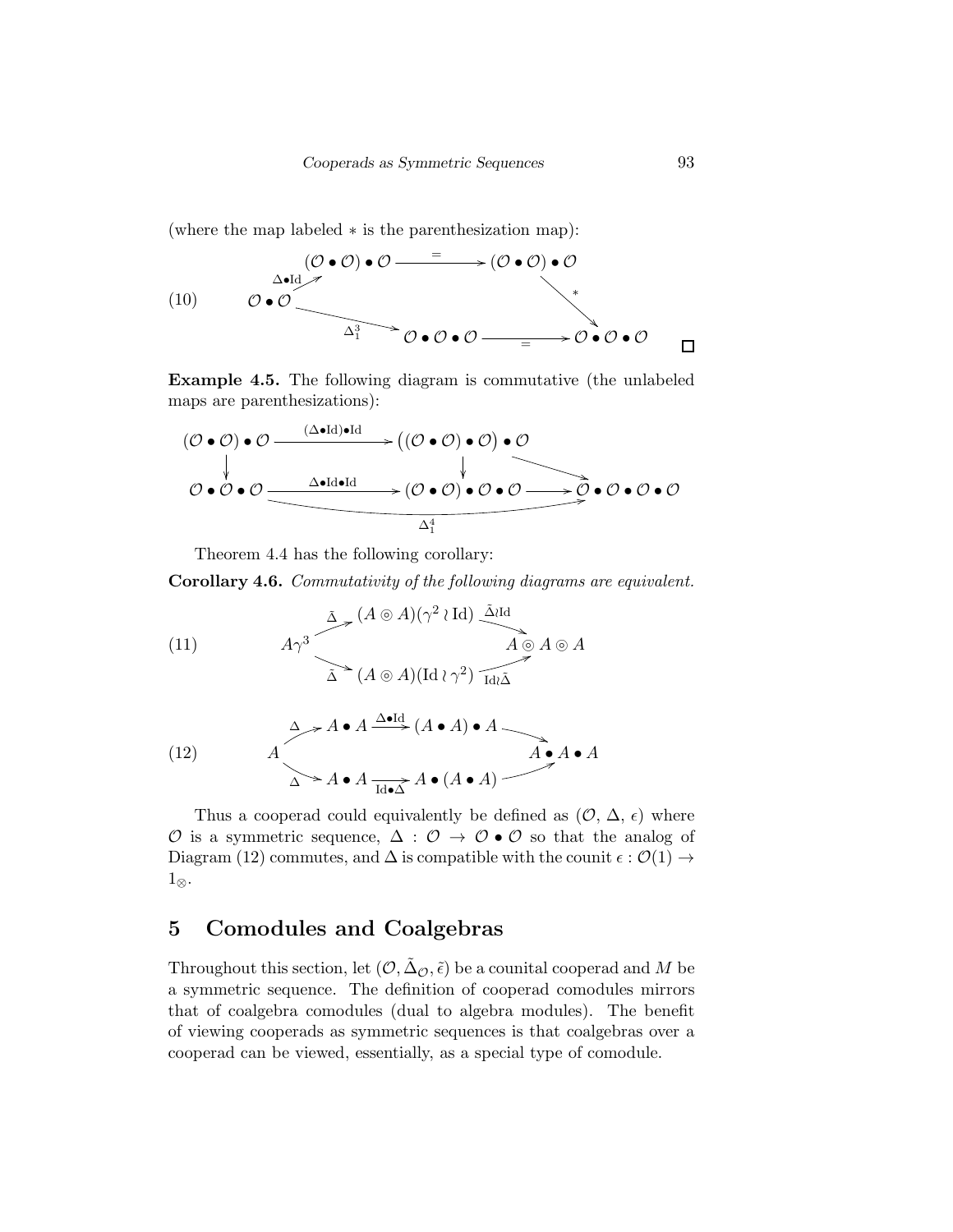### 5.1 Comodules

**Definition 5.1.** A left  $\mathcal{O}$ -comodule is  $(M, \Delta_M)$  where M is a symmetric sequence and  $\tilde{\Delta}_M : M \gamma_2 \to \mathcal{O} \otimes M$  is compatible with  $\partial_1^3$  and  $\partial_2^3$  and  $s_0^1$ .

That is, the following diagrams (analogous to Diagrams (1) and (5)) should commute.

(13) 
$$
M \gamma^3 \longrightarrow (\mathcal{O} \otimes M) (\gamma^2 \wr \mathrm{Id}) \longrightarrow \mathcal{O} \otimes \mathcal{O} \otimes M
$$

$$
\Delta_M \longrightarrow (\mathcal{O} \otimes M) (\mathrm{Id} \wr \gamma^2) \longrightarrow \mathcal{O} \otimes \mathcal{O} \otimes M
$$

(14) 
$$
= \mathcal{F} \stackrel{M}{\longrightarrow} \frac{\gamma^2 s_0^1}{\longrightarrow} \stackrel{\tilde{\Delta}_M s_0^1}{\longrightarrow} (\mathcal{O} \circledcirc M) s_0^1 \stackrel{(\tilde{\epsilon} \circledcirc \text{Id}) s_0^1}{\longrightarrow} (1 \circledcirc M) s_0^1 \stackrel{=}{\longrightarrow}
$$

$$
M \stackrel{=}{\longrightarrow} M
$$

As with cooperads, we write  $\Delta_M$  for the induced universal transformation to the right Kan extension  $\Delta_M : M \to \mathcal{O} \bullet M$ . There are induced transformations  $\tilde{\Delta}_i^{n+1} : (\mathcal{O}^{\odot (n-1)} \odot M) \partial_i^{n+1} \to \mathcal{O}^{\odot n} \odot M$  and  $\Delta^{n+1}_i : \mathcal{O}^{\bullet(n-1)} \bullet M \to \mathcal{O}^{\bullet n} \bullet M.$ 

Theorem 5.2. *Analogous to Theorem 3.18 there is a canonical coaugmented cosimplicial complex as below.*

$$
M \xrightarrow{\prec} \mathcal{O} \bullet M \xrightarrow{\prec} \mathcal{O} \bullet 2 \bullet M \xrightarrow{\prec} \mathcal{O} \bullet 2 \bullet M \xrightarrow{\prec} \mathcal{O} \bullet 3 \bullet M \xrightarrow{\prec} \mathcal{O} \bullet 3 \rightarrow \mathcal{O} \bullet 3 \rightarrow \mathcal{O} \bullet 3 \rightarrow \mathcal{O} \bullet 3 \rightarrow \mathcal{O} \bullet 3 \rightarrow \mathcal{O} \bullet 3 \rightarrow \mathcal{O} \bullet 3 \rightarrow \mathcal{O} \bullet 3 \rightarrow \mathcal{O} \bullet 3 \rightarrow \mathcal{O} \bullet 3 \rightarrow \mathcal{O} \bullet 3 \rightarrow \mathcal{O} \bullet 3 \rightarrow \mathcal{O} \bullet 3 \rightarrow \mathcal{O} \bullet 3 \rightarrow \mathcal{O} \bullet 3 \rightarrow \mathcal{O} \bullet 3 \rightarrow \mathcal{O} \bullet 3 \rightarrow \mathcal{O} \bullet 3 \rightarrow \mathcal{O} \bullet 3 \rightarrow \mathcal{O} \bullet 3 \rightarrow \mathcal{O} \bullet 3 \rightarrow \mathcal{O} \bullet 3 \rightarrow \mathcal{O} \bullet 3 \rightarrow \mathcal{O} \bullet 3 \rightarrow \mathcal{O} \bullet 3 \rightarrow \mathcal{O} \bullet 3 \rightarrow \mathcal{O} \bullet 3 \rightarrow \mathcal{O} \bullet 3 \rightarrow \mathcal{O} \bullet 3 \rightarrow \mathcal{O} \bullet 3 \rightarrow \mathcal{O} \bullet 3 \rightarrow \mathcal{O} \bullet 3 \rightarrow \mathcal{O} \bullet 3 \rightarrow \mathcal{O} \bullet 3 \rightarrow \mathcal{O} \bullet 3 \rightarrow \mathcal{O} \bullet 3 \rightarrow \mathcal{O} \bullet 3 \rightarrow \mathcal{O} \bullet 3 \rightarrow \mathcal{O} \bullet 3 \rightarrow \mathcal{O} \bullet 3 \rightarrow \mathcal{O} \bullet 3 \rightarrow \mathcal{O} \bullet 3 \rightarrow \mathcal{O} \bullet 3 \rightarrow \mathcal{O} \bullet 3 \rightarrow \mathcal{O} \bullet 3 \rightarrow \mathcal{O} \bullet 3 \rightarrow \mathcal{O} \bullet 3 \rightarrow \mathcal{O} \bullet 3 \rightarrow \mathcal{O} \bullet 3 \rightarrow \mathcal{O} \bullet 3 \rightarrow \mathcal{O} \bullet 3 \rightarrow \mathcal{O} \bullet 3 \rightarrow \mathcal{O} \bullet 3 \rightarrow \mathcal{O} \bullet 3 \rightarrow \mathcal{O} \bullet 3 \rightarrow \mathcal{O} \bullet 3 \rightarrow \mathcal{O} \bullet
$$

Corollary 5.3. *There are unique transformations*  $\Delta_M^{[n]} : M \to \mathcal{O}^{\bullet(n-1)}\bullet$ M*. These are equal to any combination of parenthesization maps and cocomposition maps from their source to their target.*

Remark 5.4. Right O-comodules could be defined similarly. However recent experience suggests that right comodules are most interesting in the non-counital case; in which situation we should use partial cocomposition products rather than cocomposition products. This moves beyond the scope of the current work.

### 5.2 Coalgebras

Let a be an object of  $\mathcal C$  and  $A$  be a symmetric sequence. Note that a can be viewed as a functor  $a : \Sigma_0 \to \mathcal{C}$ . Recall the descriptions of the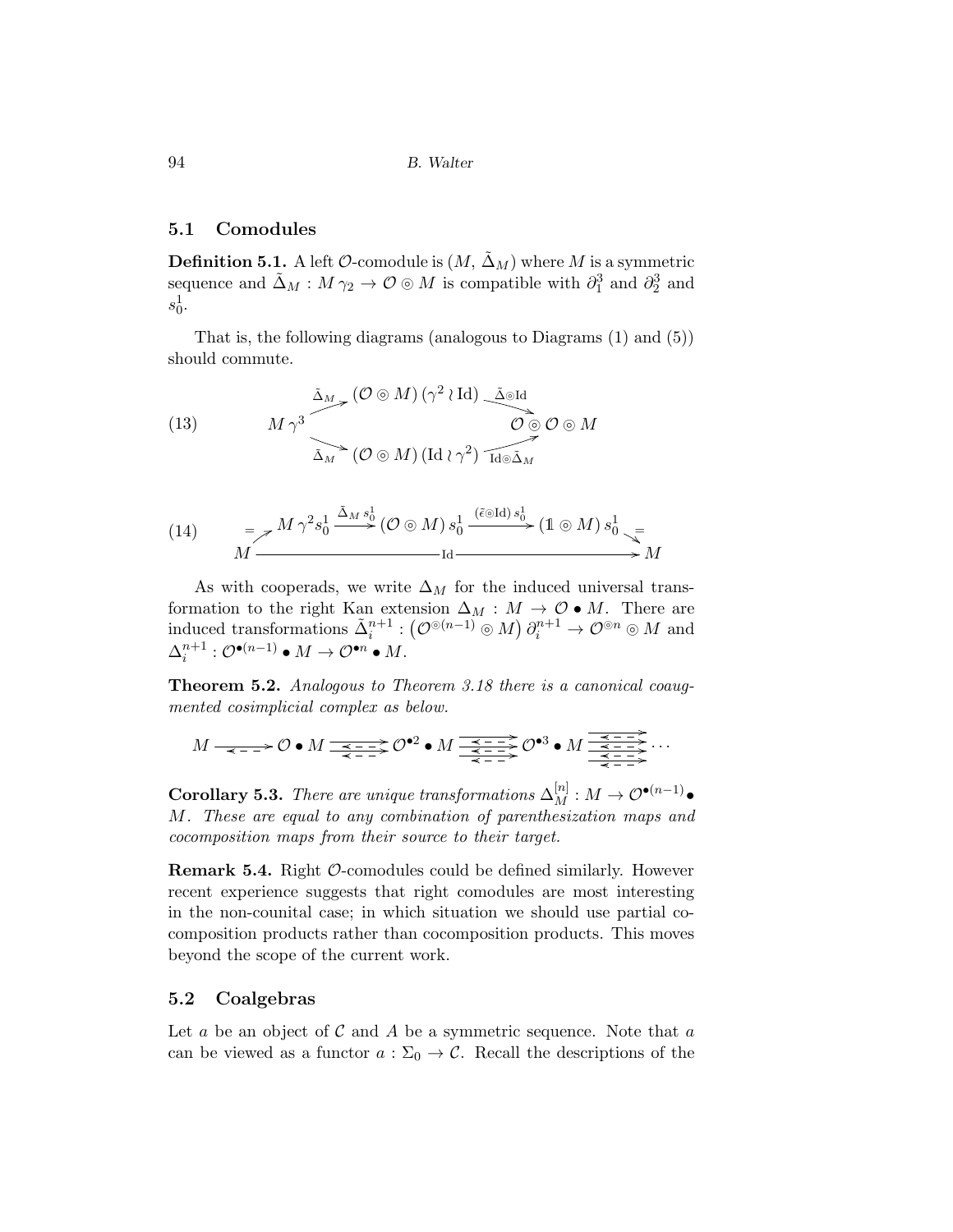category  $\hat{\varnothing}_n$  in Remarks 2.16 and 2.7. We may view  $\hat{\varnothing}_n$  either as the category of level *n* trees with no leaves; or as  $\overline{\Sigma}_{*}^{i(n-1)} \subset \Sigma_{*}^{i(n+1)}$ , the full subcategory consisting of chains of set maps of the following form.

$$
\star \xleftarrow{f_0} S_1 \xleftarrow{f_1} \cdots \xleftarrow{f_{n-2}} S_{n-1} \xleftarrow{f_n} \emptyset
$$

Note that the category  $\overline{\Sigma}^{\wr 0}_*$ <sup>c</sup> consists of only the trivial chain ( $\star \leftarrow \emptyset$ ). This is equivalent to  $\Sigma_0$ .

The face and degeneracy maps of  $\Sigma^{(n+1)}_*$  induce the following face and degeneracy maps on  $\overline{\Sigma}_{*}^{(n-1)}$  $\lambda_{*}^{(n-1)}$ . (We introduce an index shift below so that  $\bar{\partial}_i^n$  and  $\bar{s}_j^n$  map from  $\hat{\emptyset}_n = \overline{\Sigma}_{\ast}^{(n-1)}$  $\binom{(n-1)}{n}$ .)

$$
\begin{cases} \bar{\partial}_i^n : \overline{\Sigma}_*^{l(n-1)} \to \overline{\Sigma}_*^{l(n-2)}, & \text{for } 1 \le i \le (n-1), \text{ and } n > 1 \\ \bar{s}_i^n : \overline{\Sigma}_*^{l(n-1)} \to \overline{\Sigma}_*^{l n}, & \text{for } 0 \le i \le n \text{ and } n \ge 1 \end{cases}
$$

The degeneracy map  $\bar{s}_n^n$  doubles  $\emptyset$ , recognizing that a tree without leaves of level *n* is also of level  $(n+1)$ . Note that  $\bar{\partial}_1^2 : \overline{\Sigma}_*^{11} \to \Sigma_0$  coequalizes all chains of face maps from  $\overline{\Sigma}_{*}^{(n-1)}$  $\sum_{*}^{\{\{n-1\}}\text{ to }\overline{\Sigma}_{*}^{\{1\}}$ <sup> $\chi^1$ </sup> We write  $\bar{\gamma}^n$  for the composition  $\bar{\gamma}^n = (\bar{\partial}_{i_2}^2 \cdots \bar{\partial}_{i_n}^n).$ 

Under the identification  $\overline{\Sigma}^{in}_* \subset \Sigma^{l(n+2)}_*$ , Definition 3.2 of symmetric sequence composition restricts to a functor  $(A_1 \otimes \cdots A_{n-1} \otimes a)$ :  $\overline{\Sigma}^{(n-1)}_* \to \mathcal{C}$ . For example,  $A \odot a$  is given by the following.

$$
(\star \xleftarrow{f_0} S \xleftarrow{f_1} \emptyset) \longmapsto A(S) \otimes \left( \bigotimes_{s \in S} a(\emptyset) \right)
$$

$$
= A(S) \otimes a^{\otimes |S|}
$$

The right Kan extension of Definition 3.2 restricts to a right Kan extension over  $\bar{\gamma}^n : \overline{\Sigma}^{(n-1)}_* \to \Sigma_0$ , yielding the following functor.

$$
A_1 \bullet \cdots \bullet A_{n-1} \bullet a = \mathcal{R}_{\bar{\gamma}^n}(A_1 \otimes \cdots \otimes A_{n-1} \otimes a) : \Sigma_0 \longrightarrow \mathcal{C}
$$
  
For example,  $(A \bullet a) = \prod_{k \geq 0} (A(k) \otimes a^{\otimes k})^{\Sigma_k}$ .

Remark 5.5 (Completed tensor product). In categories with a completed tensor product  $\hat{\otimes}$ , the completed coendomorphisms  $\widehat{\mathrm{coen}}(A) =$  $\prod_n \text{Hom}(A, A^{\hat{\otimes} n})$  form a cooperad. Cocomposition is dual to the composition operation on the operad  $END(A^*)$ . Dualizing the classical algebra definition, coalgebras should be equivalent to objects equipped with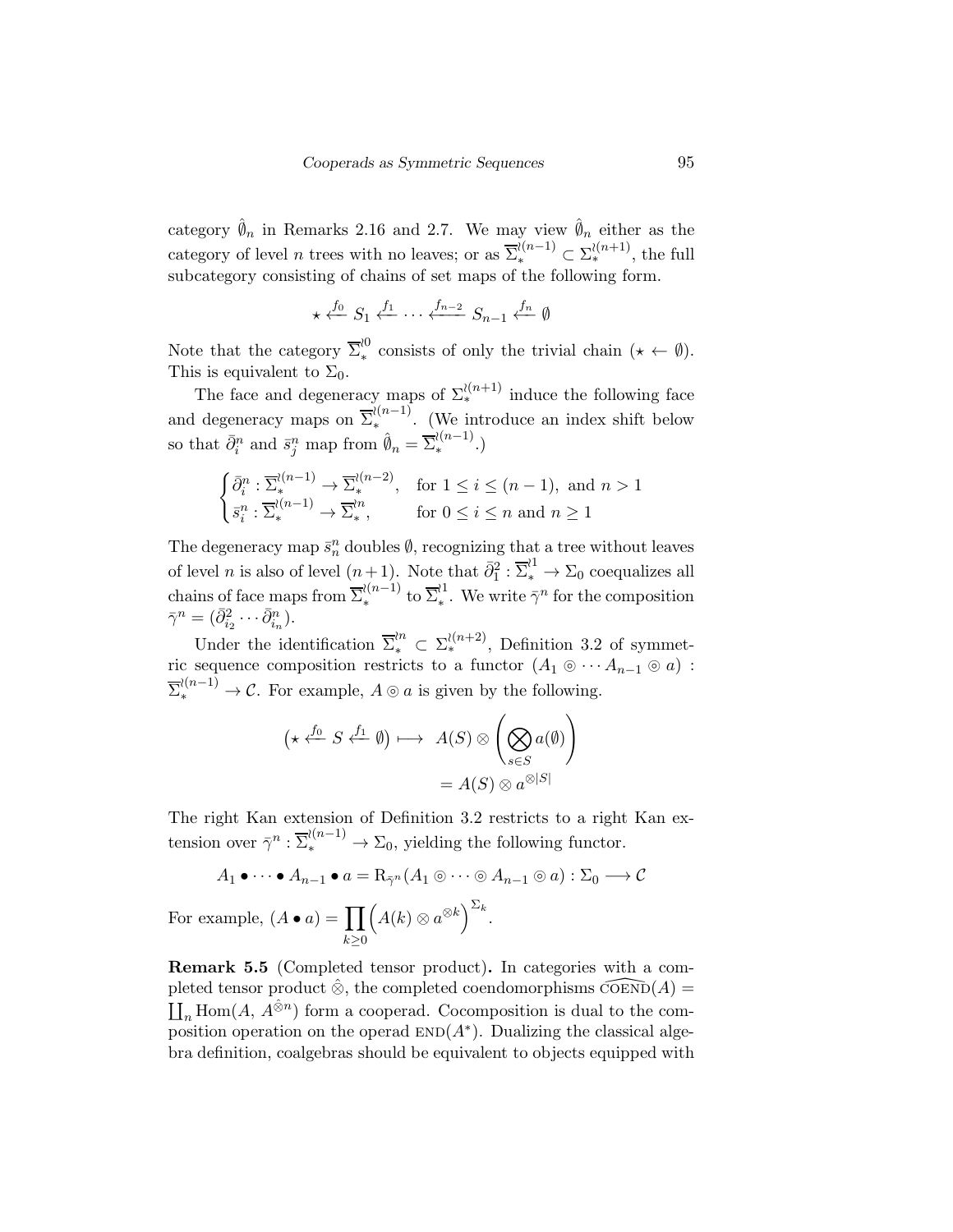cooperad maps  $\widehat{\mathrm{coen}}(A) \to \mathcal{O}$ . The completed tensor should be a right adjoint to Hom so that this is equivalent to maps  $A \to \mathcal{O}(n) \hat{\otimes} A^{\hat{\otimes} n}$ . In this case, the definition of coalgebras above should use  $\hat{\otimes}$  rather than ⊗ (though ⊗ should still be used for the cooperad). A more detailed survey of this issue is beyond the scope of the current work, which is intended to focus on cooperads.

**Definition 5.6.** A coalgebra over the cooperad  $(\mathcal{O}, \tilde{\Delta}, \tilde{\epsilon})$  is  $(c, \tilde{\Delta}_c)$  where c is an object of C and  $\tilde{\Delta}_c : c \bar{\gamma}^2 \to \mathcal{O} \circ c$  is compatible with face maps  $\bar{\partial}_1^2 = (\gamma^2 \wr \mathrm{Id}), \bar{\partial}_2^2 = (\mathrm{Id} \wr \bar{\gamma}^2)$  and degeneracy  $\bar{s}_0^1$ .

That is, the following diagrams (analogous to Diagrams (13) and (14)) should commute.

(15) 
$$
c\bar{\gamma}^{3} \overbrace{\tilde{\Delta}_{c} \rightarrow (\mathcal{O} \circ c)(\gamma^{2} \wr \mathrm{Id}) \underbrace{\tilde{\Delta} \circ \mathrm{Id}}_{\tilde{\Delta}_{c} \rightarrow (\mathcal{O} \circ c)(\mathrm{Id} \wr \bar{\gamma}^{2}) \uparrow \mathrm{Id} \circ \tilde{\Delta}_{c}}^{\tilde{\Delta} \circ \mathrm{Id}}
$$

(16) 
$$
= \mathcal{E}^c \overline{\gamma}^2 \overline{s}_0^1 \xrightarrow{\tilde{\Delta}_c \overline{s}_0^1} (\mathcal{O} \odot c) \overline{s}_0^1 \xrightarrow{(\tilde{\epsilon} \odot \text{Id}) \overline{s}_0^1} (\mathbb{1} \odot c) \overline{s}_0^1 \xrightarrow{=}
$$

$$
c \xrightarrow{\qquad \qquad \text{Id}} \overline{\qquad \qquad \text{Id}}
$$

Statements and proofs about left comodules translate into statements and proofs about coalgebras by converting  $\partial_i^n$ ,  $s_i^n$  into  $\bar{\partial}_i^n$ ,  $\bar{s}_i^n$ . Essentially, coalgebras are left comodules which are concentrated in 0 arity. Write  $\Delta_c$  for the induced map (in C)  $\Delta_c : c \to \mathcal{O} \bullet c$ . As with comodules we have  $\tilde{\Delta}_i^{n+1}$  :  $(\mathcal{O}^{\odot (n-1)} \odot c) \bar{\partial}_i^{n+1} \rightarrow \mathcal{O}^{\odot n} \odot c$  inducing  $\Delta^{n+1}_i : \mathcal{O}^{\bullet(n-1)} \bullet c \to \mathcal{O}^{\bullet n} \bullet c.$ 

**Theorem 5.7.** *The comultiplication*  $\Delta_c$  *defines a canonical coaugmented cosimplicial complex (in* C*)*

$$
c \xrightarrow{\prec} 0 \bullet c \xrightarrow{\prec} 0^{\bullet 2} \bullet c \xrightarrow{\prec} 0^{\bullet 3} \bullet c \xrightarrow{\prec} 0^{\bullet 3} \bullet c \xrightarrow{\prec} 0^{\prec} \xrightarrow{\prec} 0^{\prec} \xrightarrow{\prec} 0^{\prec} \xrightarrow{\prec} 0^{\prec} \xrightarrow{\prec} 0^{\prec} \xrightarrow{\prec} 0^{\prec} \xrightarrow{\prec} 0^{\prec} \xrightarrow{\prec} 0^{\prec} \xrightarrow{\prec} 0^{\prec} \xrightarrow{\prec} 0^{\prec} \xrightarrow{\prec} 0^{\prec} \xrightarrow{\prec} 0^{\prec} \xrightarrow{\prec} 0^{\prec} \xrightarrow{\prec} 0^{\prec} \xrightarrow{\prec} 0^{\prec} \xrightarrow{\prec} 0^{\prec} \xrightarrow{\prec} 0^{\prec} \xrightarrow{\prec} 0^{\prec} \xrightarrow{\prec} 0^{\prec} \xrightarrow{\prec} 0^{\prec} \xrightarrow{\prec} 0^{\prec} \xrightarrow{\prec} 0^{\prec} \xrightarrow{\prec} 0^{\prec} \xrightarrow{\prec} 0^{\prec} \xrightarrow{\prec} 0^{\prec} \xrightarrow{\prec} 0^{\prec} \xrightarrow{\prec} 0^{\prec} \xrightarrow{\prec} 0^{\prec} \xrightarrow{\prec} 0^{\prec} \xrightarrow{\prec} 0^{\prec} \xrightarrow{\prec} 0^{\prec} \xrightarrow{\prec} 0^{\prec} \xrightarrow{\prec} 0^{\prec} \xrightarrow{\prec} 0^{\prec} \xrightarrow{\prec} 0^{\prec} \xrightarrow{\prec} 0^{\prec} \xrightarrow{\prec} 0^{\prec} \xrightarrow{\prec} 0^{\prec} \xrightarrow{\prec} 0^{\prec} \xrightarrow{\prec} 0^{\prec} \xrightarrow{\prec} 0^{\prec} \xrightarrow{\prec} 0^{\prec} \xrightarrow{\prec} 0^{\prec} \xrightarrow{\prec} 0^{\prec} \xrightarrow{\prec} 0^{\prec} \xrightarrow{\prec} 0^{\prec} \xrightarrow{\prec} 0^{\prec} \xrightarrow{\prec} 0^{\prec} \xrightarrow{\prec} 0^{\prec} \xrightarrow{\prec} 0^{\prec} \xrightarrow{\prec} 0^{\prec} \xrightarrow{\prec} 0^{\prec} \xrightarrow{\prec} 0^{\prec} \xrightarrow{\prec} 0^{\prec} \xrightarrow{\prec} 0^{\prec} \xrightarrow{\prec} 0^{\prec} \xrightarrow{\prec} 0^{\prec} \xrightarrow{\prec} 0^{\prec}
$$

**Corollary 5.8.** *There are unique*  $C$ -maps  $\Delta^{[n]}: c \longrightarrow \mathcal{O}^{\bullet(n-1)} \bullet c$ . *These are equal to any combination of parenthesization maps and cocomposition maps from their source to their target.*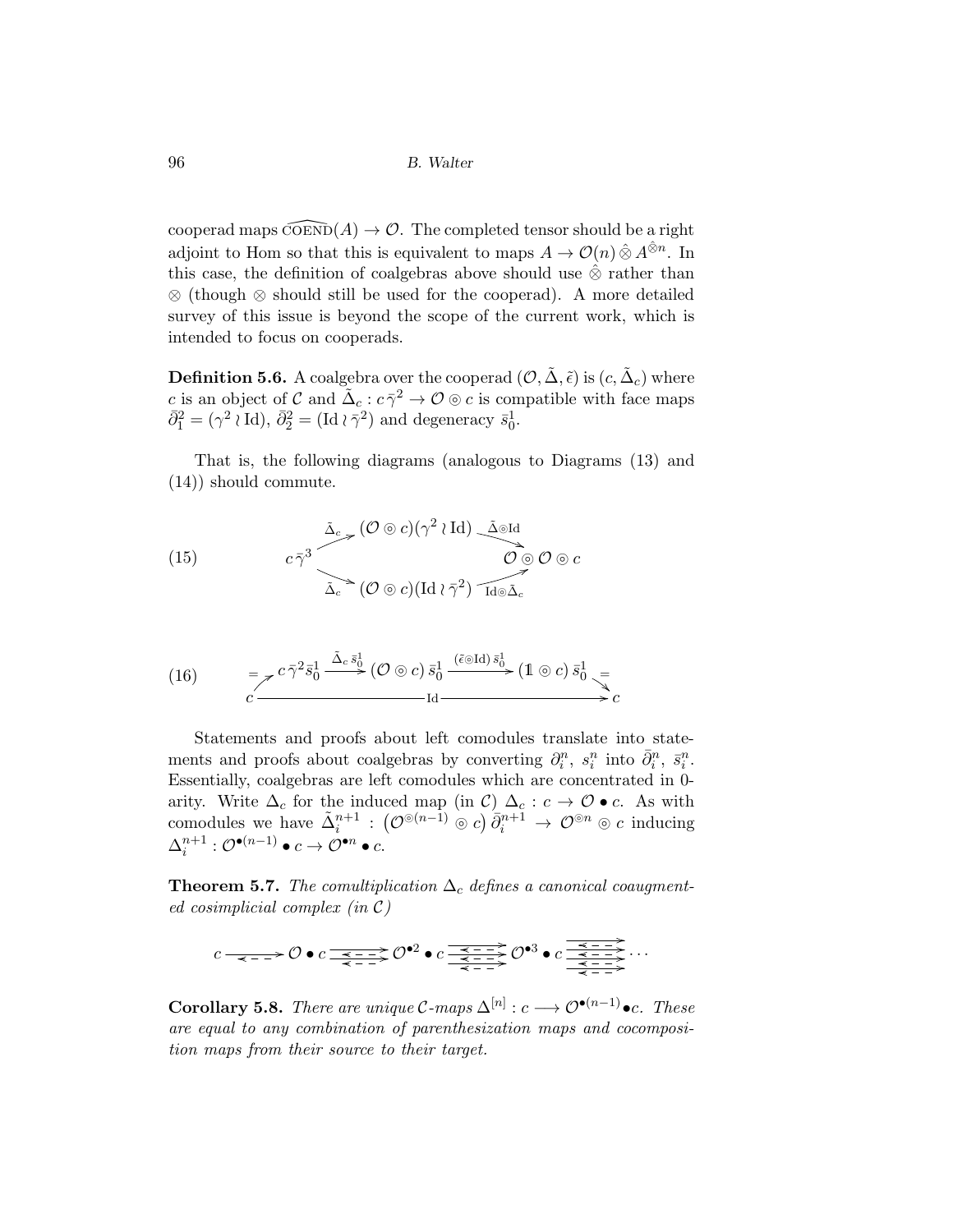## 6 Examples

We end with a two simple examples of cooperads which are not duals of standard operads. Both of these are constructed via quotient/contraction operations. The (directed) graph cooperad is used in [9] and the contractible  $\Delta$  complex operad is a generalization.

### 6.1 The Graph Cooperad

Given a finite set  $S$ , a contractible  $S$ -graph is a connected, acyclic graph whose vertex set is S. The unoriented graph cooperad has  $\overline{\text{GR}}(S)$  equal to the free  $\mathbb Z$  module generated by all contractible S-graphs. The cocomposition natural transformation  $\tilde{\Delta}$  :  $\overline{GR} \gamma^2 \to \overline{GR} \otimes \overline{GR}$  is defined as follows.

Given two graphs G and K, a quotient map of graphs  $q: G \rightarrow K$ is a surjective map from vertices of  $G$  onto vertices of  $K$  such that  $q(v_1, v_2) = (q(v_1), q(v_2))$  defines a map sending edges of G to edges and vertices (if  $q(v_1) = q(v_2)$ ) of K, surjecting onto the edges. Note that if  $q: G \to K$  is a quotient map and v is a vertex of K, then  $q^{-1}(v)$ is a subgraph of  $G$ . A graph contraction is a quotient map where each  $q^{-1}(v)$  is a connected subgraph. Note that there is a bijection between the edges of G and the edges of K union those of the  $q^{-1}(v)$ .

Suppose G is an S-graph and  $f : S \rightarrow T$  is a surjection of sets. Given  $t \in T$ , let  $\overline{f^{-1}(t)}$  be the maximal subgraph of G supported by the vertices of  $f^{-1}(t)$ . We say that f induces a graph contraction on G if  $f^{-1}(t)$  is contractible for each t. In this case, we define the induced contracted graph  $(G/f)$  to have vertices T with an edge from vertex  $t_1$ to  $t_2$  if there is an edge in G from the subgraph  $\overline{f^{-1}(t_1)}$  to the subgraph  $\overline{f^{-1}(t_2)}$ .

Cocomposition  $\tilde{\Delta}$  takes the element  $(T \stackrel{f}{\leftarrow} S)$  of  $\Sigma_* \wr \Sigma_*$  to the map

$$
\overline{\mathrm{GR}}(S) \longrightarrow \overline{\mathrm{GR}}(T) \otimes \Bigl( \bigotimes_{t \in T} \overline{\mathrm{GR}}(f^{-1}(t)) \Bigr)
$$

which takes a S-graph G to  $(G/f) \otimes (\bigotimes_{t \in T} \overline{f^{-1}(t)})$  if f defines a graph contraction on  $G$ , and sends  $G$  to 0 otherwise. Since the quotient operation described previously is clearly associative, this defines a symmetric sequence with cocomposition. The counit map sends S-graphs with only one vertex to  $1 \in \mathbb{Z}$  and kills all others.

The (directed) graph cooperad is similar to the unoriented graph cooperad. In the category of directed, contractible S-graphs define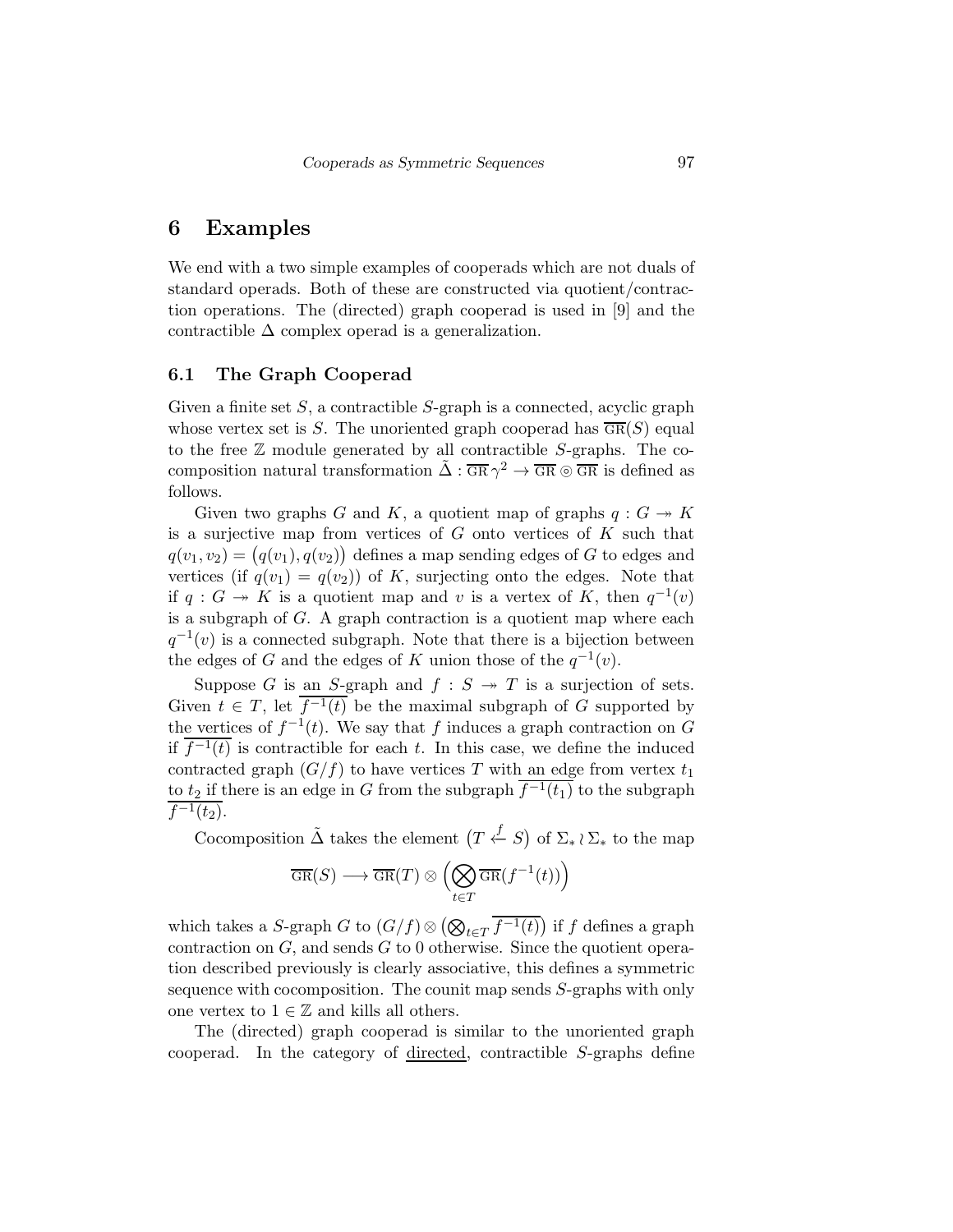$\overrightarrow{GR}(S) = \overline{GR}(S) / \sim$ , where ∼ identifies reversing the orientation of an edge with multiplication of a graph by  $-1$ . Cocomposition on  $\overline{GR}$  gives a well-defined map on  $\overline{GR}$  since reversing an arrow in G will reverse exactly one arrow either in the quotient graph  $G/f$  or in one of the  $f^{-1}(t)$ .

Free nilpotent coalgebras over the graph cooperad can be written as free Z modules generated by all (finite) graphs with vertices labeled by the primitive elements. The cooperad structure operates by ripping out subgraphs. Explicitly  $\tilde{\Delta}$  takes  $(T \stackrel{f}{\leftarrow} \emptyset)$  to the map which takes a graph G to the sum of terms  $(G/f) \otimes (\bigotimes_{t \in T} \overline{f^{-1}(t)})$  taken over all set maps  $f : \text{Vert}(G) \to T$ . With the convention that  $G/f = 0$  if f does not define a graph contraction on G.] Note that

$$
\tilde{\Delta}(T \stackrel{f}{\leftarrow} \emptyset)
$$

will kill a graph G for all sets T with  $|T| > |Vert(G)|$  (because graph contraction maps cannot increase the number of vertices). Thus this coalgebra is nilpotent. We will leave the full proof that this is a free nilpotent coalgebra for the sequel.

The graph cooperad generalizes to the following.

### 6.2 The CDC Cooperad

By a  $\Delta$ -complex, we mean what Hatcher [8, Appendix] calls a "singular  $\Delta$ -complex" or "s $\Delta$ -complex". Essentially this is a CW complex whose cells are all (oriented) simplices and whose attaching maps factor through face maps of the simplex. Given a set  $S$ , an  $S\Delta$ -complex is a  $\Delta$ -complex whose 0-cells are labeled by elements of S. The CDC cooperad has  $CDC(S)$  equal to the free Z module generated by contractible  $S\Delta$ -complexes. Cocomposition is defined similar to that for  $\overline{GR}$ .

If T is a subset of the 0-cells of a  $\Delta$ -complex X, write  $\overline{T}$  for the maximal CW subcomplex of  $X$  supported by  $T$ . Quotient maps for  $\Delta$ -complexes are CW quotient maps. We say a quotient map  $X \rightarrow Y$ is a contraction if the inverse image of each  $0$ -cell of  $Y$  is a contractible subcomplex of X. If X is a  $S \Delta$ -complex then a set surjection  $f : S \rightarrow T$ induces a CW contraction on X if  $f^{-1}(t)$  is contractible for each  $t \in T$ . In this case, we define  $(X/f)$  to be the quotient of X by the sub CWcomplexes  $\overline{f^{-1}(t)}$ . The cocomposition map of CDC takes  $(T \stackrel{f}{\leftarrow} S)$  to the map which sends the S  $\Delta$ -complex X to  $(X/f) \otimes (\bigotimes_{t \in T} \overline{f^{-1}(t)})$  if  $f$  induces a CW contraction on  $X$  and 0 otherwise.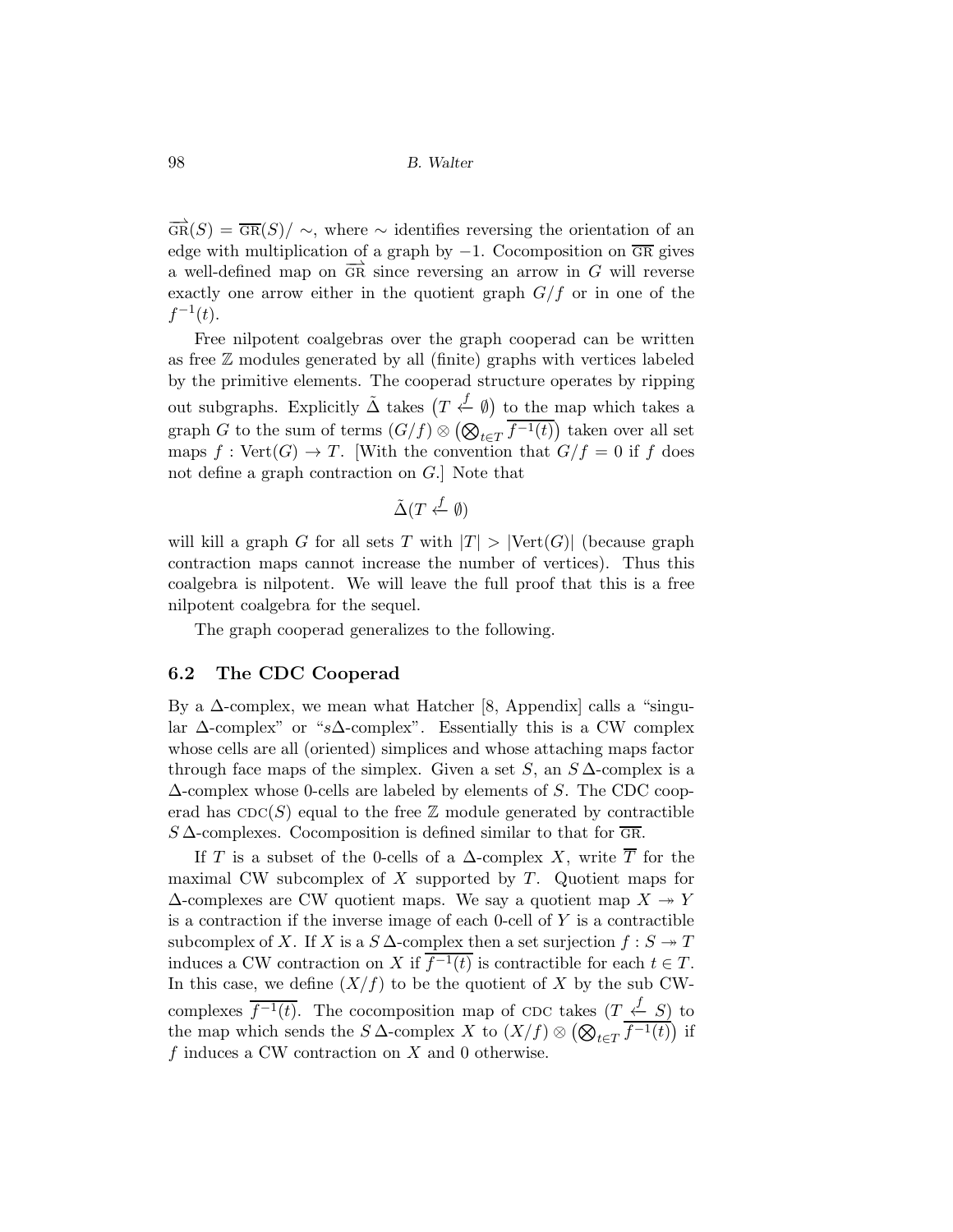### Acknowledgments

I would like to thank Dev Sinha, whose questions led to the inception of this work; as well as Michael Ching who resolved many of my early confusions. Also Clemens Berger, Bruno Vallette, and Jim Mc-Clure listened to early versions of these ideas and provided invaluable feedback. Most of all, I must thank Kallel Sadok and the Mediterranean Institute for Mathematical Sciences (MIMS) for an invitation to speak at the conference on "Operads and Configuration Spaces" in June 2012, which led me to finally revising and clarifying these ideas which have been on paper and bouncing around in my head for almost six years. This work is based on the notes from my series of talks at MIMS.

> Benjamin Walter Mathematics Research and Teaching Group, Middle East Technical University, Northern Cyprus Campus, Kalkanli, Güzelyurt, KKTC via Mersin 10, Turkey benjamin@metu.edu.tr

## References

- [1] Mahowald Arone; Greg; Mark, *The Goodwillie tower of the identity functor and the unstable periodic homotopy of spheres*, Invent. Math. **135** (1999), 743–788.
- [2] Clemens B., Iterated Wreath Product of the Simplex Category and Iterated Loop Spaces, arXiv (2005).
- [3] Block R., *Recognizable formal series on trees and cofree coalgebraic systems*, Journ. Alg. 215 (1999), 543–573.
- [4] Ching M.,*Bar constructions for topological operads and the Goodwillie derivatives of the identity*, Geom. Topol. 9 (2005), 833–933.
- [5] Ching M., *A note on the composition product of symmetric sequences*, arXiv:math/0510490v2 (2012).
- [6] Fox T., *The construction of cofree coalgebras*, JPAA 84 (1993), 191–198.
- [7] Hazewinkel M., *Cofree coalgebras and multivariable recursiveness*, JPAA 183 (2003), 61–103.